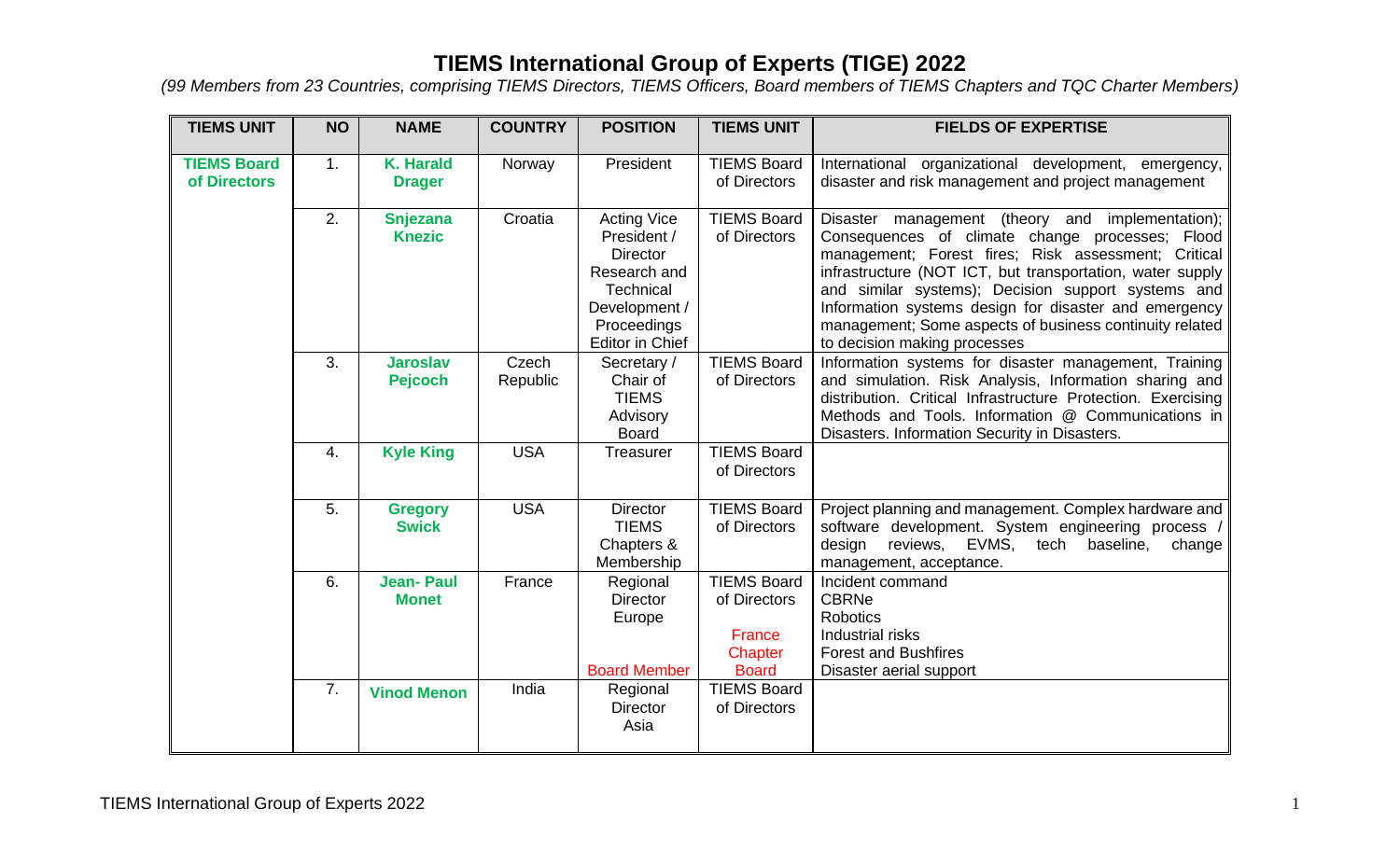|                                 | 8.  | Thomas V.                       | <b>USA</b>   | Regional                                | <b>TIEMS Board</b>                 | Artificial Intelligence                                                                                   |
|---------------------------------|-----|---------------------------------|--------------|-----------------------------------------|------------------------------------|-----------------------------------------------------------------------------------------------------------|
|                                 |     | <b>Robertson</b>                |              | <b>Director</b><br><b>North America</b> | of Directors                       | <b>Organization Development</b><br><b>Virtual Simulation</b>                                              |
|                                 |     |                                 |              |                                         |                                    | <b>Risk Communication</b>                                                                                 |
|                                 |     |                                 |              | <b>Treasurer</b>                        | <b>USA Chapter</b>                 | Governance and Resilience                                                                                 |
|                                 |     |                                 |              |                                         | <b>Board</b>                       | <b>International Education</b>                                                                            |
|                                 | 9.  | <b>Roman</b><br><b>Tandlich</b> | South Africa | Regional<br><b>Director</b>             | <b>TIEMS Board</b><br>of Directors | Associate Professor Faculty of<br>Pharmacy,<br>Rhodes<br><b>University</b>                                |
|                                 |     |                                 |              | Africa                                  |                                    |                                                                                                           |
|                                 |     |                                 |              | <b>President</b>                        | <b>South Africa</b>                |                                                                                                           |
|                                 |     |                                 |              |                                         | Chapter<br><b>Board</b>            |                                                                                                           |
|                                 | 10. | <b>Desiree</b>                  | Australia    | Regional                                | <b>TIEMS Board</b>                 | Program/project manager Bushfire & Natural Hazards                                                        |
|                                 |     | <b>Beekharry</b>                |              | <b>Director</b><br>Australia, New       | of Directors                       | CRC, Resource planning, strategy, and organisation for<br>sighting                                        |
|                                 |     |                                 |              | Zealand &                               |                                    |                                                                                                           |
|                                 |     |                                 |              | Oceania                                 | <b>Australia</b>                   |                                                                                                           |
|                                 |     |                                 |              | <b>Board Member</b>                     | Chapter<br><b>Board</b>            |                                                                                                           |
|                                 |     |                                 |              |                                         | (Under                             |                                                                                                           |
|                                 |     |                                 |              |                                         | Establishment)                     |                                                                                                           |
|                                 | 11. | <b>Alonso</b>                   | Costa Rica   | Regional                                | <b>TIEMS Board</b>                 |                                                                                                           |
|                                 |     | <b>Brenes</b><br><b>Torres</b>  |              | <b>Director</b><br>Latin America        | of Directors                       |                                                                                                           |
|                                 |     |                                 |              | and Caribbean                           |                                    |                                                                                                           |
|                                 |     |                                 |              | (LAC)                                   |                                    |                                                                                                           |
| <b>TIEMS</b>                    | 12. | <b>Meen Poudyal</b>             | Nepal        | Chair of                                | <b>TIEMS</b>                       | Effective Disaster Management Theory and Policy, Climate                                                  |
| <b>Advisory</b><br><b>Board</b> |     | <b>Chhetri</b>                  |              | <b>TIEMS Paper</b><br><b>Review</b>     | Advisory<br><b>Board</b>           | Change, Earthquake Disaster Prevention Technologies,<br>and Mitigation and Management of Floods and other |
|                                 |     |                                 |              | Committee                               |                                    | <b>Disasters</b>                                                                                          |
|                                 |     |                                 |              | <b>TIEMS</b>                            |                                    |                                                                                                           |
|                                 |     |                                 |              | Proceedings                             |                                    |                                                                                                           |
|                                 |     |                                 |              | Co-Editor                               |                                    |                                                                                                           |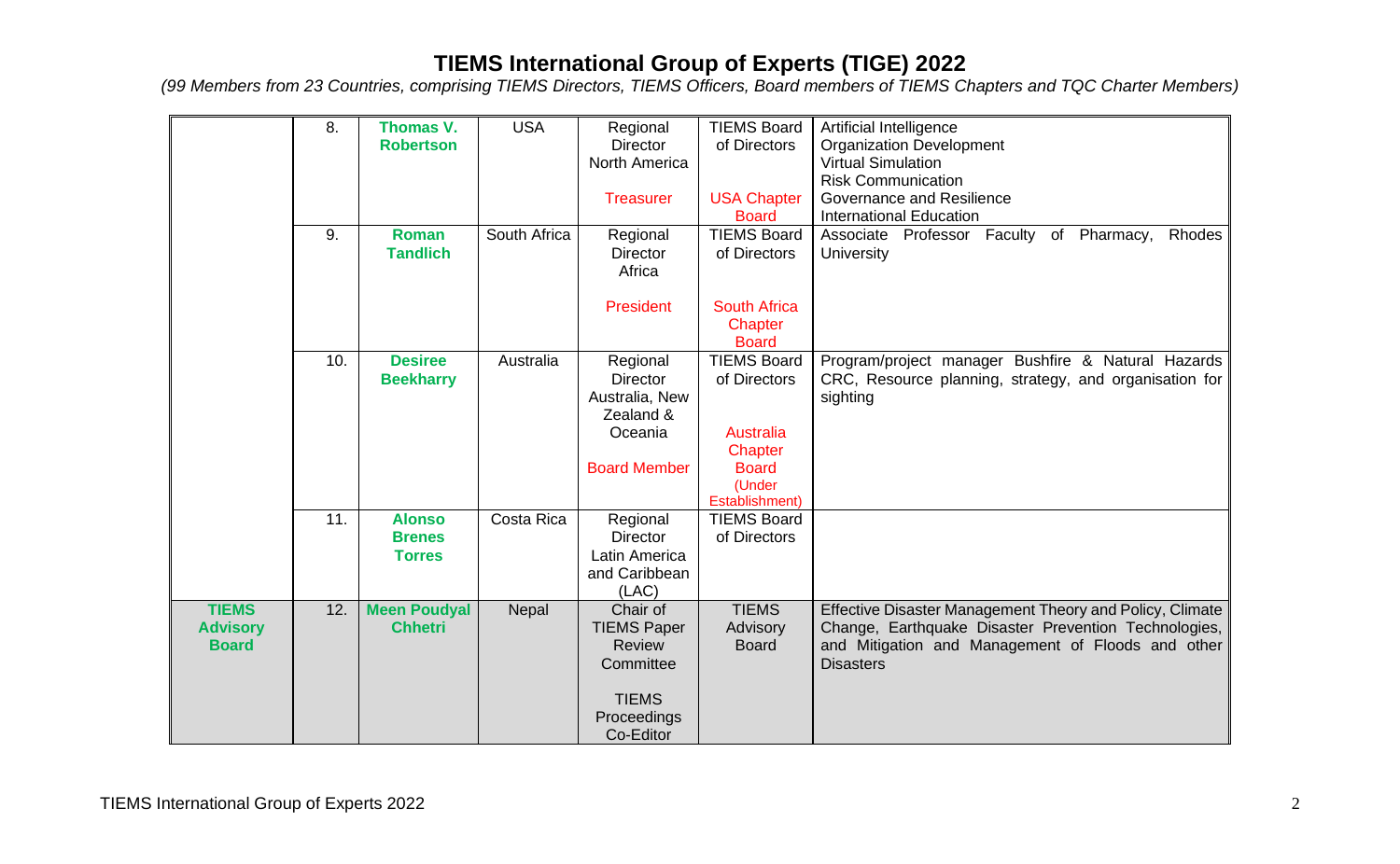| 13. | <b>Sandro</b><br><b>Bologna</b> | Italy        | Chair of<br><b>TIEMS</b><br>International<br>Program<br>Committee         | <b>TIEMS</b><br>Advisory<br><b>Board</b> | Resilience<br>Critical<br>Infrastructures<br>Communities<br>and<br><b>Evaluation and Planning</b><br>UN Sustainable Development Goals and Climate Change<br><b>Threatens</b><br>Certification for Individual Emergency Managers                                                         |
|-----|---------------------------------|--------------|---------------------------------------------------------------------------|------------------------------------------|-----------------------------------------------------------------------------------------------------------------------------------------------------------------------------------------------------------------------------------------------------------------------------------------|
|     |                                 |              | <b>Board Member</b>                                                       | <b>Italy Chapter</b><br><b>Board</b>     |                                                                                                                                                                                                                                                                                         |
| 14. | Kelly - Anne<br><b>Frith</b>    | South Africa | <b>TIEMS</b><br>Regular<br><b>Newsletter</b><br>Editor                    | <b>TIEMS</b><br>Advisory<br><b>Board</b> |                                                                                                                                                                                                                                                                                         |
| 15. | <b>Alex</b><br><b>Fullick</b>   | Canada       | <b>TIEMS Special</b><br><b>Issue</b><br><b>Newsletter</b><br>Editor       | <b>TIEMS</b><br>Advisory<br><b>Board</b> | Risk Assessment. Risk Management.<br>Business Impact Analysis. Crisis Management. Crisis<br>Communications.<br><b>Business Continuity Management.</b><br>Business Continuity Planning. Disaster Recovery Planning.<br>Emergency Response & Operations. Project & Program<br>Management. |
| 16. | <b>Chen</b><br>Ran              | China        | <b>TIEMS</b><br>Emergency<br>Medicine<br>Committee<br>(TEMC)<br>President | <b>TIEMS</b><br>Advisory<br><b>Board</b> | Epidemic diseases, health statistics, program design &<br>assessment and health management.                                                                                                                                                                                             |
| 17. | <b>Wenlong</b><br>Yang          | China        | <b>TIEMS Asia</b><br>Secretariat<br>Officer                               | <b>TIEMS</b><br>Advisory<br><b>Board</b> | Community emergency management.<br>Seismic<br>Hazard<br>Analysis. Emergency education<br>training.<br>Plan<br>and<br>Design<br>and<br><b>of</b><br><b>Disaster</b><br>and Emergency Safety<br><b>Experience Hall. Emergency</b><br>industrial park planning and consultation.           |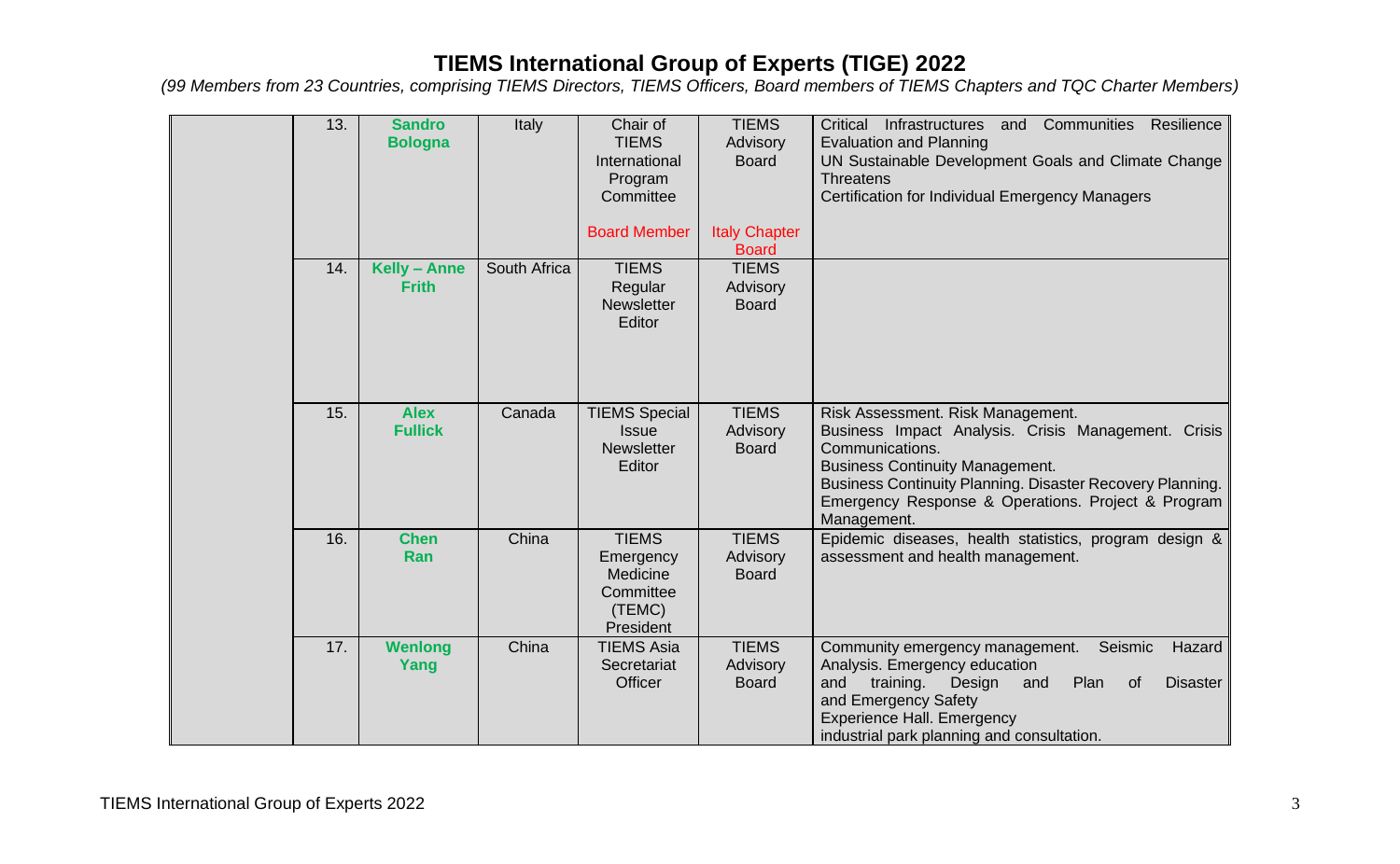|                  | 18. | <b>George</b>    | <b>USA</b> | <b>TIEMS Host</b>     | <b>TIEMS</b>       | Human-Computer Interaction.                                                                          |
|------------------|-----|------------------|------------|-----------------------|--------------------|------------------------------------------------------------------------------------------------------|
|                  |     | <b>Markowsky</b> |            | for TIEMS             | Advisory           | Information visualization.                                                                           |
|                  |     |                  |            | 2022 Annual           | <b>Board</b>       | Software lens technology.                                                                            |
|                  |     |                  |            | Conference in         |                    | Internet of Things.                                                                                  |
|                  |     |                  |            | <b>USA</b>            |                    | Ubiquitous computing.                                                                                |
|                  |     |                  |            |                       | <b>USA Chapter</b> | Neuroscience application to computing.                                                               |
|                  |     |                  |            |                       | <b>Board</b>       | Linux kernel hacking.                                                                                |
| <b>TIEMS USA</b> | 19. | <b>Kay</b>       | <b>USA</b> | <b>Board Member</b>   | <b>USA Chapter</b> | Emergency management planning,<br>training,<br>higher                                                |
| <b>Chapter</b>   |     | <b>Goss</b>      |            |                       | <b>Board</b>       | education, standards, accreditations, certifications, and                                            |
| <b>Board</b>     |     |                  |            |                       |                    | technologies                                                                                         |
|                  | 20. | <b>Brent</b>     | <b>USA</b> | <b>Vice President</b> | <b>USA Chapter</b> |                                                                                                      |
|                  |     | <b>Woodworth</b> |            |                       | <b>Board</b>       |                                                                                                      |
|                  |     |                  |            |                       |                    |                                                                                                      |
|                  |     | <b>Thomas</b>    | <b>USA</b> | Treasurer             | <b>USA Chapter</b> | <b>Organization Development</b>                                                                      |
|                  |     | <b>Robertson</b> |            |                       | <b>Board</b>       | <b>Virtual Simulation</b>                                                                            |
|                  |     |                  |            |                       |                    | <b>Risk Communication</b>                                                                            |
|                  |     |                  |            | Regional              | <b>TIEMS Board</b> | Governance and Resilience                                                                            |
|                  |     |                  |            | <b>Director for</b>   | of Directors       | <b>International Education</b>                                                                       |
|                  |     |                  |            | <b>North America</b>  |                    |                                                                                                      |
|                  | 21. | <b>Joseph</b>    | France     | <b>Board Member</b>   | <b>USA Chapter</b> | Statistics (GIS, Demographics, surveying),<br>Training                                               |
|                  |     | <b>Pollack</b>   |            |                       | <b>Board</b>       | Systems, Law and Policy for Technology and Emergency                                                 |
|                  |     |                  |            |                       |                    | Management, Disaster Management                                                                      |
|                  | 22. | Carl             | <b>USA</b> | <b>Board Member</b>   | <b>USA Chapter</b> | Disaster Planning, Training and Response for Health                                                  |
|                  |     | <b>Taylor</b>    |            |                       | <b>Board</b>       | Professionals.                                                                                       |
|                  |     |                  |            |                       |                    | <b>Emergency Medical Operations Management.</b><br>Medical Surge Capacity and Situational Awareness. |
|                  |     |                  |            |                       |                    | Software Design and Development for Disasters for Health                                             |
|                  |     |                  |            |                       |                    | Facilities.                                                                                          |
|                  |     |                  |            |                       |                    | Informatics, Risk Analytics and Big Data.                                                            |
|                  |     |                  |            |                       |                    | Simulation and Visualization for Disaster Planning and                                               |
|                  |     |                  |            |                       |                    | Exercises.                                                                                           |
|                  |     |                  |            |                       |                    | Geo Mapping.                                                                                         |
|                  |     |                  |            |                       |                    | Founding Partner- Fraser Institute for Health and Risk                                               |
|                  |     |                  |            |                       |                    | Analytics - Princeton NJ                                                                             |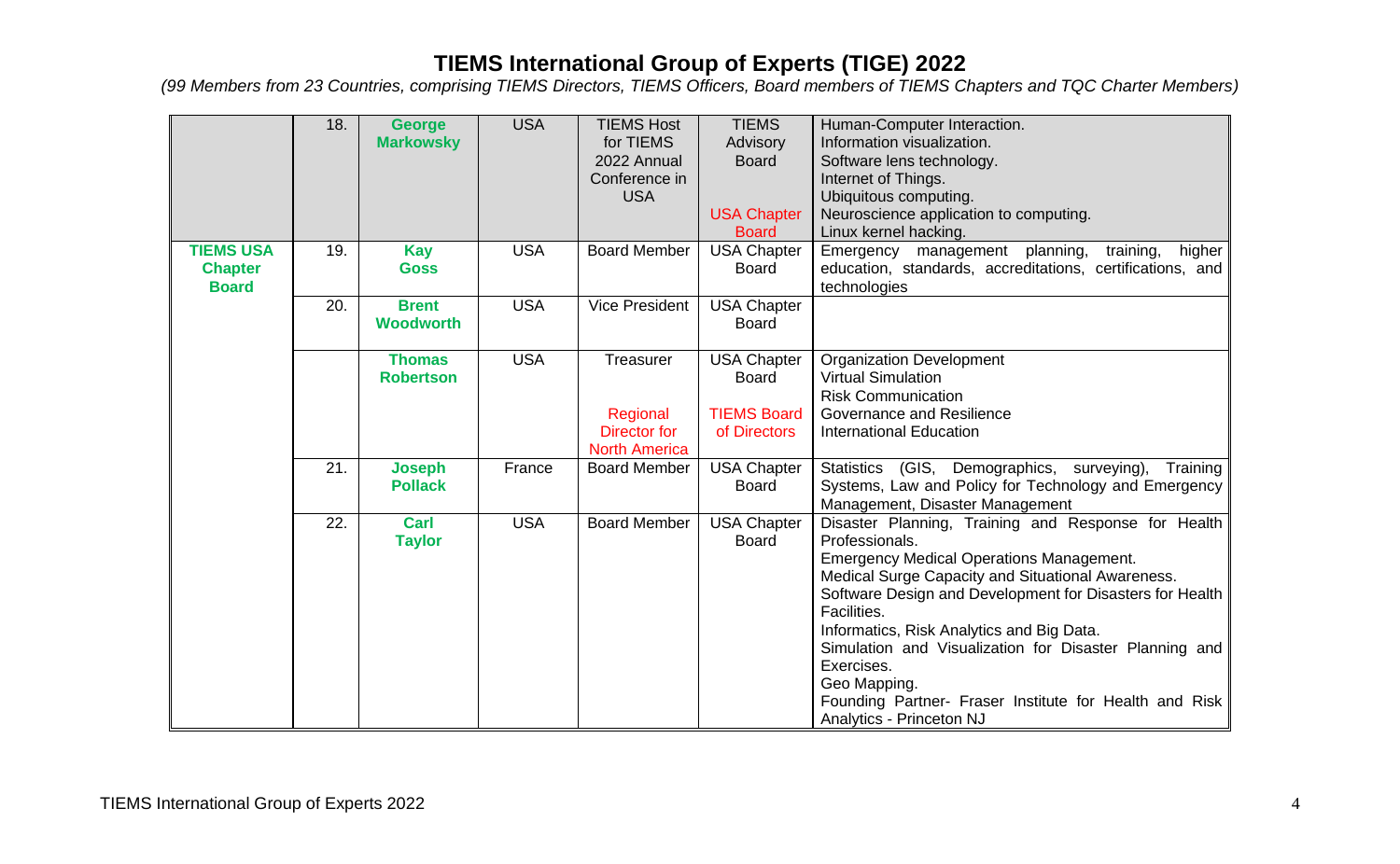|     |                                 |            |                     |                                    | CEO XCH LLC. Globally involved in software and tools for<br>disaster response - Florida and Kenya. Member of the<br>Crisis Mapping Community.<br>Contributor to the Understanding Risk Community.<br>Former Executive Director National Center for Disaster<br>Medical Response.<br>Founder of Advanced Regional Response Training Center.<br><b>BS</b> in Political Science<br>JD (Juris Doctor of Law).                                                                                                                                                                                                                                                                                                                  |
|-----|---------------------------------|------------|---------------------|------------------------------------|----------------------------------------------------------------------------------------------------------------------------------------------------------------------------------------------------------------------------------------------------------------------------------------------------------------------------------------------------------------------------------------------------------------------------------------------------------------------------------------------------------------------------------------------------------------------------------------------------------------------------------------------------------------------------------------------------------------------------|
| 23. | <b>Josef</b><br><b>Leitmann</b> | <b>USA</b> | <b>Board Member</b> | <b>USA Chapter</b><br><b>Board</b> | Post-disaster<br>Post-disaster<br>reconstruction.<br>needs<br>assessments. Disaster recovery frameworks.<br>Urban<br>resilience. Financing for disaster risk management. Climate<br>change mitigation and adaptation. Urban environmental<br>management. Natural resource management. Clean<br>energy.                                                                                                                                                                                                                                                                                                                                                                                                                     |
| 24. | <b>James</b><br><b>Hagen</b>    | <b>USA</b> | <b>Board Member</b> | <b>USA Chapter</b><br><b>Board</b> | International emergency management training. Use of Near<br>Earth Objects (satellites) in risk assessment and disaster<br>management. Application of IoT and Big Data in Disaster<br>Management. Infectious Disease Epidemiology in public<br>health disasters. Public health response to natural and<br>man-made disasters.                                                                                                                                                                                                                                                                                                                                                                                               |
| 25. | <b>Murray</b><br><b>Turoff</b>  | <b>USA</b> | <b>Board Member</b> | <b>USA Chapter</b><br><b>Board</b> | Information<br>Management<br>Systems.<br>Emergency<br>Management Education.<br>Planning and<br>Emergency<br>Forecasting Methods. Delphi Design and Collaborative<br>Methods. Interactive Systems Design and Evaluation.<br>Information Systems. Management Science. Decision<br>Support Systems and Modelling. Worked for 5 years at the<br>Office of the Emergency Management from 1968 to 1973<br>where he<br>designed and implemented the EMISARI system which<br>was used for the Wage Price Freeze in 1971<br>and for other emergencies or disasters for about the next<br>20 years. He retired in<br>2007 as a Distinguished Professor Emeritus. He still doing<br>research with many professional contacts and have |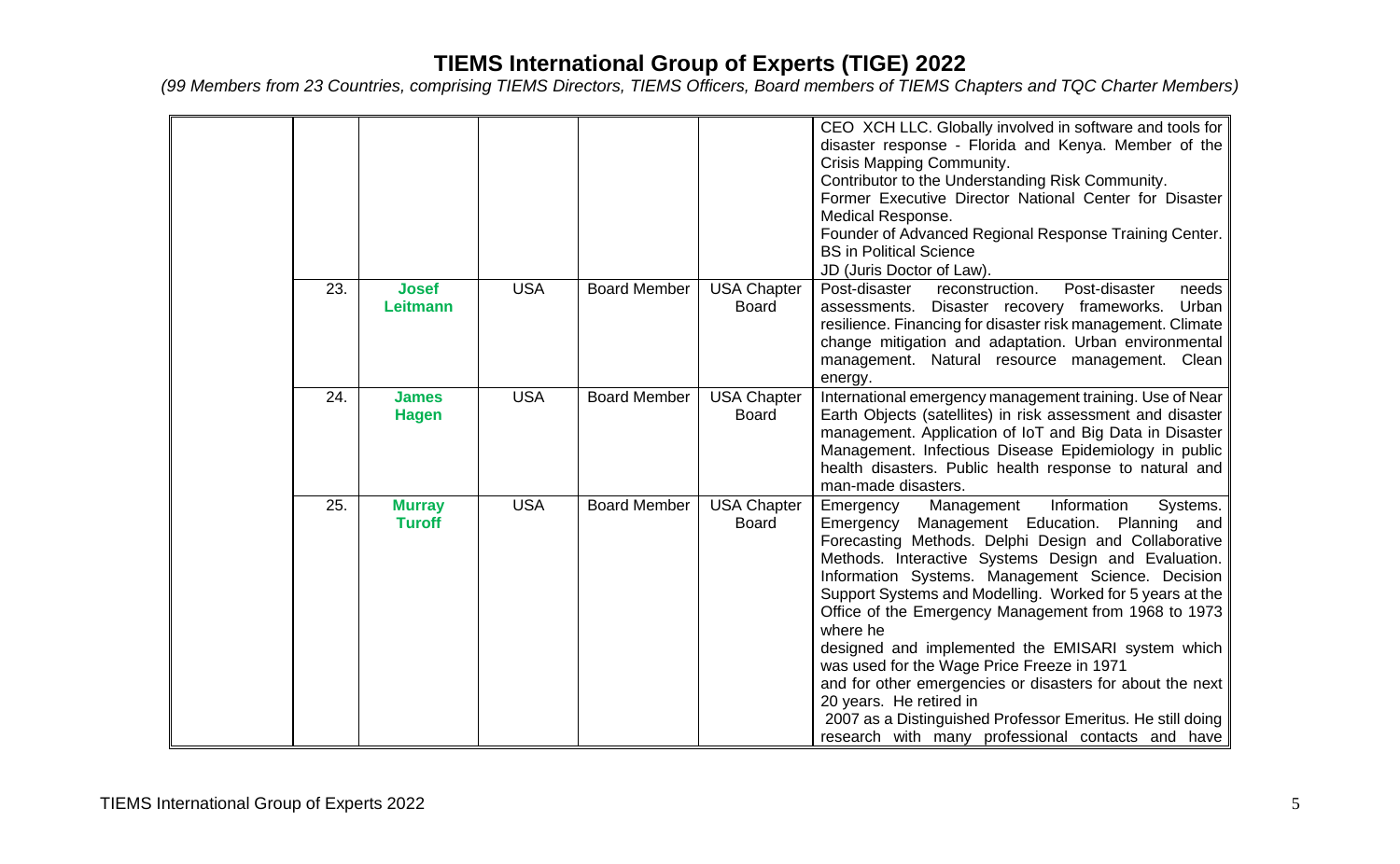|                                                                              |     |                                   |                 |                     |                                                                                            | extensive publications in the Emergency Management field<br>in recent years. One major accomplishment is the<br>collaborative design of<br>EM planning systems for specific emergency types. If<br>anyone would like some example papers, it can be<br>obtained by contacting<br>Murray at his e-mail address.<br>The Delphi method book is free on his website:<br>https://web.njit.edu/~turoff/                                                                                                 |
|------------------------------------------------------------------------------|-----|-----------------------------------|-----------------|---------------------|--------------------------------------------------------------------------------------------|---------------------------------------------------------------------------------------------------------------------------------------------------------------------------------------------------------------------------------------------------------------------------------------------------------------------------------------------------------------------------------------------------------------------------------------------------------------------------------------------------|
|                                                                              | 26. | <b>Vilma</b><br><b>Milmoe</b>     | <b>USA</b>      | <b>Board Member</b> | <b>USA Chapter</b><br><b>Board</b>                                                         | Senior Advisor US Integrated and Whole Community<br>Emergency and Disaster Management Theory, Policies<br>and Procedures. Crisis Management.<br>All Hazards<br>Management and Risk<br>Emergency<br>Assessment.<br>Resilience and Capability Building.<br>Continuity of<br>Operations. Instructional Design and Adult Educational<br>Concepts. Training and Education Platforms and Learning<br>at a Distance. Organizational Development and<br>Management. Total Quality and Project Management. |
|                                                                              |     | <b>George</b><br><b>Markowsky</b> | <b>USA</b>      | President           | <b>USA Chapter</b><br><b>Board</b>                                                         | Human-Computer Interaction.<br>Information visualization.<br>Software lens technology.<br>Internet of Things.<br>Ubiquitous computing.<br>Neuroscience application to computing.<br>Linux kernel hacking.<br>Cybersecurity, Computer Applications,<br>CERT Training, Entrepreneurship,<br>Electronic Media, Energy, and Management                                                                                                                                                                |
| <b>TIEMS Middle</b><br>East & North<br><b>Africa Chapter</b><br><b>Board</b> | 27. | <b>Ayman</b><br><b>Fadil</b>      | Saudi<br>Arabia | President           | Middle East &<br><b>North Africa</b><br>Chapter<br><b>Board</b><br>Chapter<br><b>Board</b> | Disasters Risk Management, Economics of Disasters                                                                                                                                                                                                                                                                                                                                                                                                                                                 |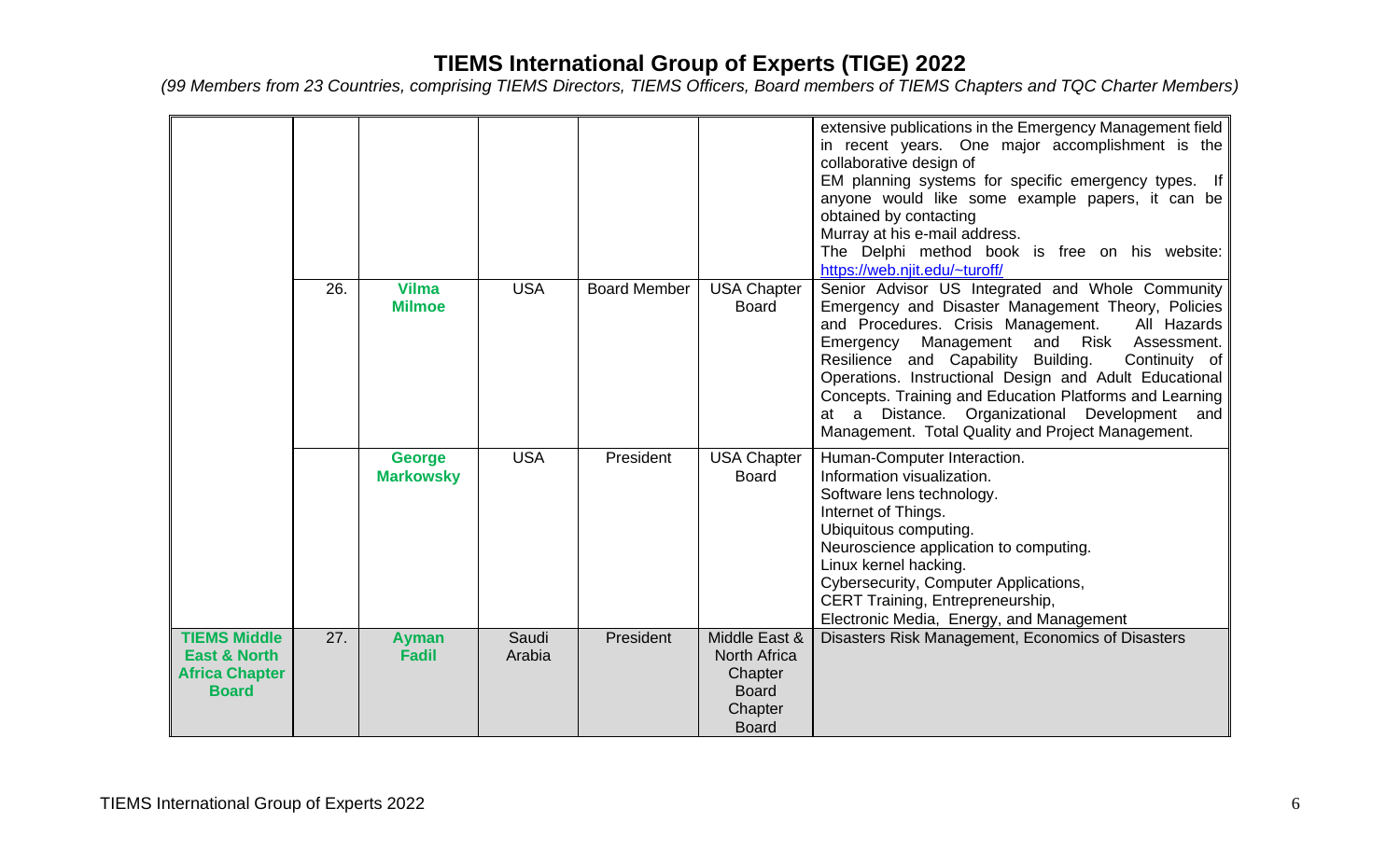|                                                                         | 28. | <b>Naill</b><br><b>Momani</b>                 | Jordan          | <b>Board Member</b>                                             | Middle East &<br><b>North Africa</b><br>Chapter<br><b>Board</b> | Disasters Risk Management, Earthquakes Consequences<br>Management                                                                                                                                                                                                                                                                                     |
|-------------------------------------------------------------------------|-----|-----------------------------------------------|-----------------|-----------------------------------------------------------------|-----------------------------------------------------------------|-------------------------------------------------------------------------------------------------------------------------------------------------------------------------------------------------------------------------------------------------------------------------------------------------------------------------------------------------------|
|                                                                         | 29. | <b>Mohamad H.</b><br><b>Alzaghal</b>          | Jordan          | <b>Board Member</b>                                             | Middle East &<br><b>North Africa</b><br>Chapter<br><b>Board</b> | Urban Resilience,<br>Information, Communication and Technology of Disasters<br>Management.<br><b>Business Continuity Management.</b><br>Business Continuity Planning. Disaster Recovery Planning.<br>Emergency Response & Operations. Project & Program<br>Management,<br>Seismic Mitigation and Emergency Preparedness                               |
|                                                                         | 30. | <b>Hassan</b><br><b>Taibah</b>                | Saudi<br>Arabia | <b>Board Member</b>                                             | Middle East &<br><b>North Africa</b><br>Chapter<br><b>Board</b> | Crowd<br>risk<br>management,<br>communication,<br>social<br>vulnerability                                                                                                                                                                                                                                                                             |
| <b>TIEMS Iraq</b><br><b>Chapter</b><br><b>Board</b>                     | 31. | <b>Ayad Jasim</b><br><b>Matar</b>             | Iraq            | <b>Board Member</b>                                             | Iraq Chapter<br><b>Board</b>                                    | Risk assessment,<br>Incident command,<br><b>Emergency response</b><br>training                                                                                                                                                                                                                                                                        |
| <b>TIEMS Nigeria</b><br>& West Africa<br><b>Chapter</b><br><b>Board</b> | 32. | <b>Ismail</b><br><b>Sani</b>                  | Nigeria         | Executive<br><b>Director</b>                                    | Nigeria &<br><b>West Africa</b><br>Chapter<br><b>Board</b>      | He is a Media/Public relations expert with speciality in<br>Disaster and rescue operation management. He is the<br>Proprietor of a radio station called Platinum Radio FM and<br>Executive producer of "Rescue Team"<br>radio public<br>enlightenment programme on disaster<br>and<br>rescue<br>operation. - TIEMS Representative/ Executive Director |
|                                                                         | 33. | <b>Audu</b><br><b>Mohammed</b><br><b>Bida</b> | Nigeria         | Chairman and<br>Head of<br>Training                             | Nigeria &<br><b>West Africa</b><br>Chapter<br><b>Board</b>      | He is a retired Air Vice Marshal in the Nigerian Airforce and<br>former Director General of the National Emergency<br>Management Agency (NEMA). He is Chairman and Head<br>of Training                                                                                                                                                                |
|                                                                         | 34. | <b>Yushau</b><br><b>Shuaib</b>                | Nigeria         | <b>Board Member</b><br>and Director of<br><b>Special Duties</b> | Nigeria &<br><b>West Africa</b>                                 | He is public relations expert with speciality in disaster<br>management. He was a former spokesperson of the                                                                                                                                                                                                                                          |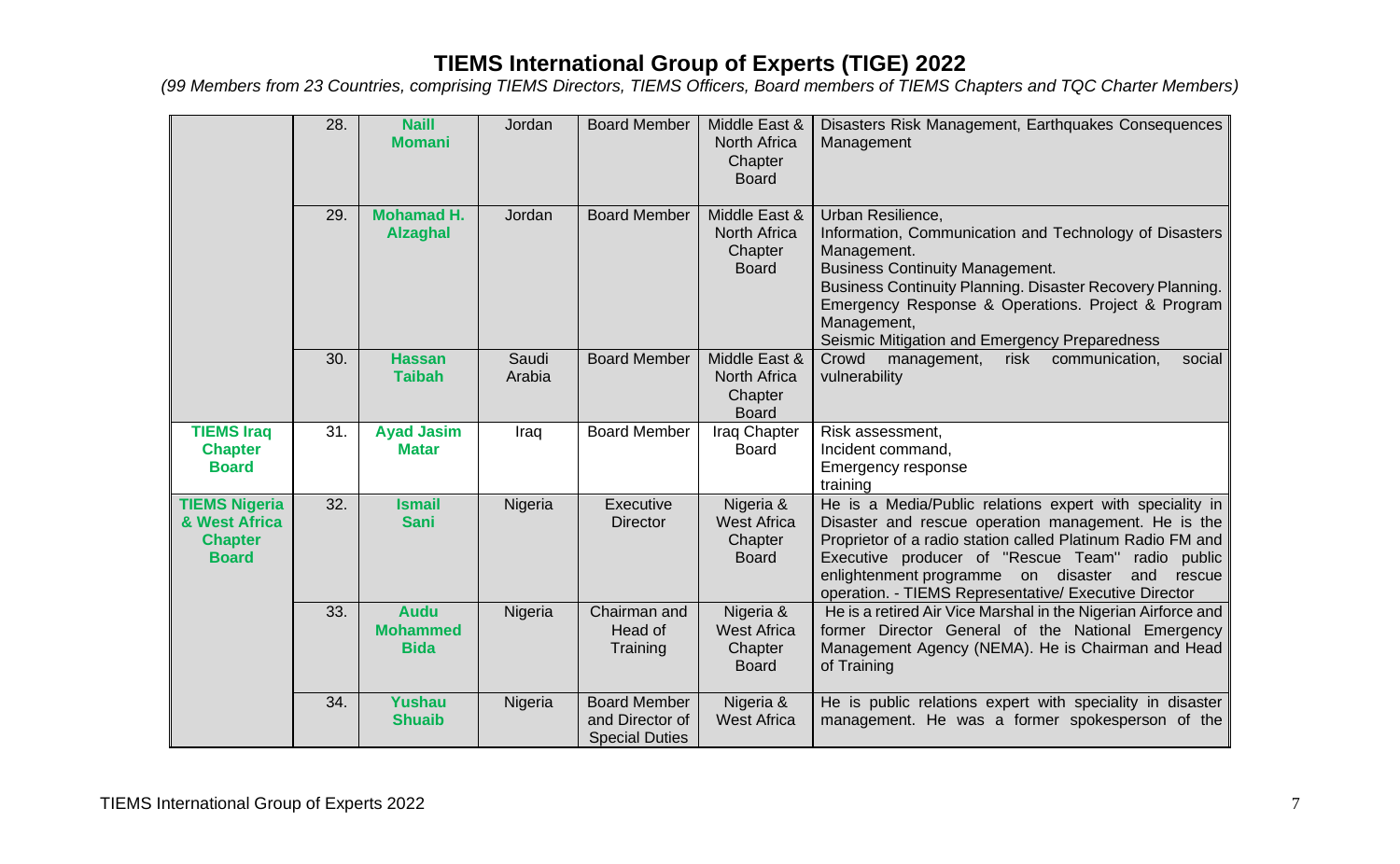|                                                      |     |                                   |         |                                                                                          | Chapter<br><b>Board</b>                                                          | National Emergency Management Agency (NEMA). He is<br>Director of Special Duties in TIEMS Nigeria & West Africa.                                                                                                                                                                                                                                        |
|------------------------------------------------------|-----|-----------------------------------|---------|------------------------------------------------------------------------------------------|----------------------------------------------------------------------------------|---------------------------------------------------------------------------------------------------------------------------------------------------------------------------------------------------------------------------------------------------------------------------------------------------------------------------------------------------------|
|                                                      | 35. | <b>Sanya</b><br><b>Adejokun</b>   | Nigeria | <b>Board Member</b><br>and Director of<br><b>Publicity</b>                               | Nigeria &<br><b>West Africa</b><br>Chapter<br><b>Board</b>                       | He is a journalist trained to cover rescue and disaster<br>management. He is the former Chairman of Journalist<br>Against Disaster (JADI). He is Director of Publicity in TIEMS<br>Nigeria & West Africa                                                                                                                                                |
|                                                      | 36. | <b>Jibrin</b><br><b>Ndace</b>     | Nigeria | <b>Board Member</b><br>and Director of<br>Mobilisation                                   | Nigeria &<br><b>West Africa</b><br>Chapter<br><b>Board</b>                       | He is a journalist but trained to cover disaster and<br>rescue operation - He is our Director of Mobilisation<br><b>TIEMS Nigeria/ West Africa Chapter</b>                                                                                                                                                                                              |
| <b>TIEMS Italy</b><br><b>Chapter</b><br><b>Board</b> | 37. | <b>Simona</b><br><b>Cavallini</b> | Italy   | President                                                                                | Italy Chapter<br><b>Board</b>                                                    | Economics of security with specific competences in<br>analysis of interdependencies between infrastructures, in<br>definition of security and resilience strategies and policies,<br>in socio-economic impact assessment of critical events, in<br>information sharing issues in emergency response and in<br>analysis of optimal security investments. |
|                                                      | 38. | <b>Alessandro</b><br>Lazari       | Italy   | Secretary                                                                                | Italy Chapter<br><b>Board</b>                                                    | Policy and strategy on Critical Infrastructure Protection and<br>Resilience.                                                                                                                                                                                                                                                                            |
|                                                      |     | <b>Sandro</b><br><b>Bologna</b>   | Italy   | <b>Board Member</b><br>Chair of<br><b>TIEMS</b><br>International<br>Program<br>Committee | Italy Chapter<br><b>Board</b><br><b>TIEMS</b><br><b>Advisory</b><br><b>Board</b> | Critical<br>and Communities<br>Resilience<br>Infrastructures<br><b>Evaluation and Planning</b><br>UN Sustainable Development Goals and Climate Change<br><b>Threatens</b><br><b>Certification for Individual Emergency Managers</b>                                                                                                                     |
|                                                      | 39. | <b>Vittorio</b><br><b>Rosato</b>  | Italy   | <b>Board Member</b>                                                                      | Italy Chapter<br><b>Board</b>                                                    | <b>Risk Analysis of Critical Infrastructures</b><br>Simulation models of Critical Infrastructures                                                                                                                                                                                                                                                       |
|                                                      | 40. | <b>Paolo</b><br><b>Trucco</b>     | Italy   | <b>Board Member</b>                                                                      | Italy Chapter<br><b>Board</b>                                                    | Industrial Risk Analysis and Management,<br>Network<br>Enabled Operations, Resilience engineering                                                                                                                                                                                                                                                       |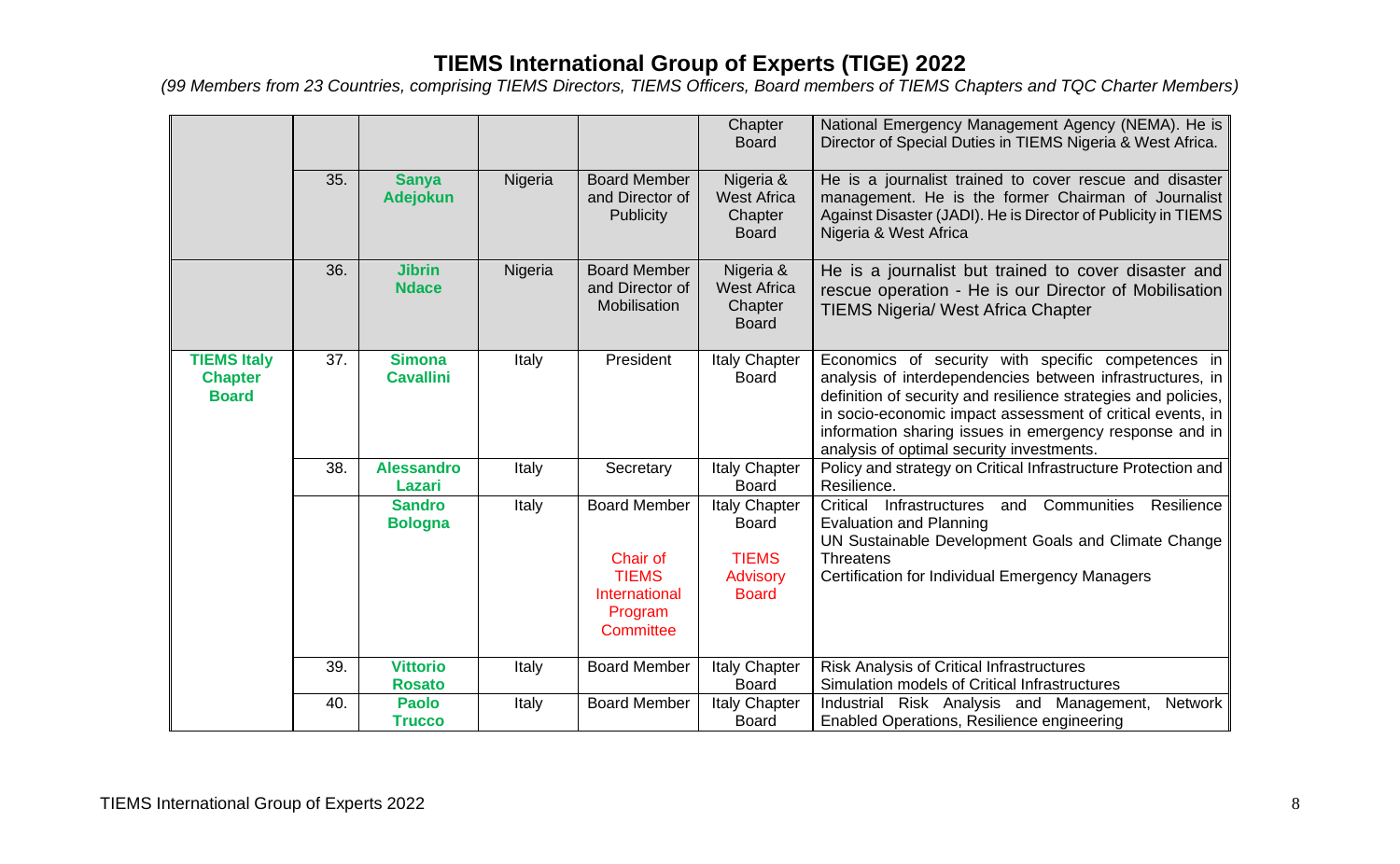| <b>TIEMS</b><br><b>Romania</b><br><b>Chapter</b><br><b>Board</b> | 41. | <b>Stela</b><br><b>Petrescu</b>   | Romania        | <b>Board Member</b>                                                         | Romania<br>Chapter               | Accumulated experience from Romanian hazard and risk<br>mitigation project regarding earthquakes, floods and<br>landslides. Active involved since 2007 in the Romanian<br>Red Cross (RRC). The RRC is a national humanitarian<br>NGO, offering emergency assistance during occurred<br>disasters, prevention measures and education, sanitary<br>education, various social activities for vulnerable young and<br>elder people on voluntary basis. |
|------------------------------------------------------------------|-----|-----------------------------------|----------------|-----------------------------------------------------------------------------|----------------------------------|----------------------------------------------------------------------------------------------------------------------------------------------------------------------------------------------------------------------------------------------------------------------------------------------------------------------------------------------------------------------------------------------------------------------------------------------------|
| <b>TIEMS</b><br><b>BeNeLux</b><br><b>Chapter</b><br><b>Board</b> | 42. | <b>Carmelo Di</b><br><b>Mauro</b> | Luxembour<br>g | Coordinator for<br>re-establish a<br><b>BeNeLux</b><br><b>Chapter Board</b> |                                  | Resilience<br><b>Risk</b><br>Management<br>Strategies,<br>and<br>Communication                                                                                                                                                                                                                                                                                                                                                                     |
| <b>TIEMS</b><br><b>India</b><br><b>Chapter</b><br><b>Board</b>   |     | <b>Vinod Menon</b>                | India          | Coordinator for<br>re-establish a<br><b>TIEMS India</b>                     | <b>India Chapter</b>             |                                                                                                                                                                                                                                                                                                                                                                                                                                                    |
| <b>TIEMS Korea</b><br><b>Chapter</b><br><b>Board</b>             | 43. | Young<br><b>Jai Lee</b>           | Korea          | <b>Board Member</b>                                                         | Korea<br>Chapter<br><b>Board</b> | Disaster management,<br><b>Business Continuity</b><br><b>Risk-Based Decision making</b>                                                                                                                                                                                                                                                                                                                                                            |
|                                                                  | 44. | <b>Jihyeob</b><br><b>Ryu</b>      | Korea          | <b>Board Member</b>                                                         | Korea<br>Chapter<br><b>Board</b> | Early warning system design in landslide and debris flow.<br><b>Disaster</b><br><b>Risk</b><br>management.<br>assessment<br>and<br>management. Emergency management planning, training,<br>education                                                                                                                                                                                                                                               |
|                                                                  | 45. | Changsam<br>Jeong                 | Korea          | <b>Board Member</b>                                                         | Korea<br>Chapter<br><b>Board</b> | Hydrology, Meteorology<br><b>Hazards</b><br>Mapping-(Flood),<br>Frequency<br>analysis,<br>Optimization                                                                                                                                                                                                                                                                                                                                             |
|                                                                  | 46. | <b>Dongkeun</b><br>Yoon           | Korea          | <b>Board Member</b>                                                         | Korea<br>Chapter<br><b>Board</b> | Disaster management, Disaster planning and policy, Risk<br>assessment, Vulnerability assessment, Flood mitigation<br>measures, Big-data application in hazard and risk analysis,<br>Hazard mapping                                                                                                                                                                                                                                                 |
|                                                                  | 47. | <b>Heekyung</b><br><b>Park</b>    | Korea          | <b>Board Member</b>                                                         | Korea<br>Chapter<br><b>Board</b> | Urban infrastructure & Disaster management, Community<br>Resilience, Policy & Strategy decision support modelling,<br>Integrated Disaster Management                                                                                                                                                                                                                                                                                               |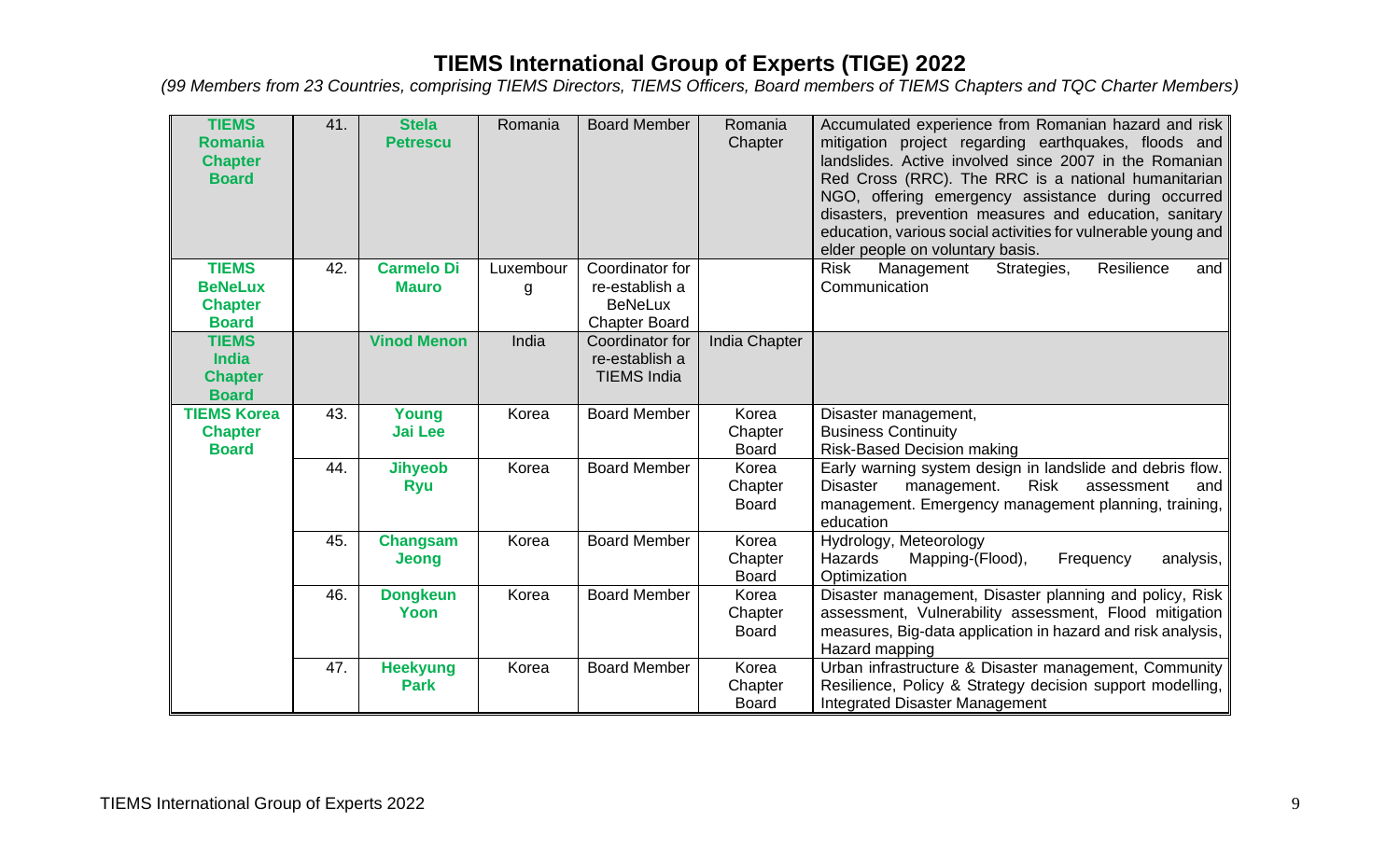|                                                      | 48. | <b>Namyong</b><br><b>Park</b>   | Korea | Secretary                                 | Korea<br>Chapter<br><b>Board</b>                                       | Emergency, disaster, risk management,<br>crisis communication and decision support                                                                                                                                                                                                                                                                                                                                                                              |
|------------------------------------------------------|-----|---------------------------------|-------|-------------------------------------------|------------------------------------------------------------------------|-----------------------------------------------------------------------------------------------------------------------------------------------------------------------------------------------------------------------------------------------------------------------------------------------------------------------------------------------------------------------------------------------------------------------------------------------------------------|
| <b>TIEMS China</b><br><b>Chapter</b><br><b>Board</b> | 49. | <b>Shan</b><br><b>Chunchang</b> | China | President                                 | China<br>Chapter<br><b>Board</b>                                       | National policy making in emergency management.<br>Emergency system and response plan making and<br>fulfilment.                                                                                                                                                                                                                                                                                                                                                 |
|                                                      | 50. | <b>Guosheng</b><br>Qu           | China | <b>Vice President</b>                     | China<br>Chapter<br><b>Board</b>                                       | Seismic risk and earthquake disaster assessment and<br>Disaster preparedness and capacity<br>management.<br>buildings for USARs. Earthquake disaster information quick<br>collection, real-time estimation and emergency response.<br>Earthquake disaster on-site coordination and operation,<br>Search and rescue. Multi-hazards risk assessment and<br>management. Project management and research as well<br>as international task force group developments. |
|                                                      |     | Ji (Jack)<br><b>Zhang</b>       | China | <b>Vice President</b><br><b>Treasurer</b> | China<br>Chapter<br><b>Board</b><br><b>TIEMS Board</b><br>of Directors | IOT and Big-data applications in risk management and<br>infrastructure protection;<br>3D simulation online emergency training systems;<br>Risk management and early warning IT solution provider.                                                                                                                                                                                                                                                               |
|                                                      | 51. | <b>Ning</b><br><b>Chunlin</b>   | China | Secretary                                 | China<br>Chapter<br><b>Board</b>                                       | Emergency industry.<br>Heavy facilities on emergency rescue and management.                                                                                                                                                                                                                                                                                                                                                                                     |
|                                                      | 52. | <b>Xiang</b><br>Yao             | China | Deputy<br>Secretary                       | China<br>Chapter<br><b>Board</b>                                       | International<br>risk<br>management<br>and<br>training<br>base<br>construction.                                                                                                                                                                                                                                                                                                                                                                                 |
|                                                      | 53. | Hui<br><b>Ding</b>              | China | <b>Board Member</b>                       | China<br>Chapter<br><b>Board</b>                                       | Risk management, Standardization on DRR and EMS.                                                                                                                                                                                                                                                                                                                                                                                                                |
|                                                      | 54. | <b>Tiemin</b><br>Liu            | China | <b>Board Member</b>                       | China<br>Chapter<br><b>Board</b>                                       | Risk management, Resilience and Work-safety research,<br>DRR and EMS solutions.                                                                                                                                                                                                                                                                                                                                                                                 |
|                                                      | 55. | Jiaqi<br>Ji                     | China | <b>Board Member</b>                       | China<br>Chapter<br><b>Board</b>                                       | Emergency management.                                                                                                                                                                                                                                                                                                                                                                                                                                           |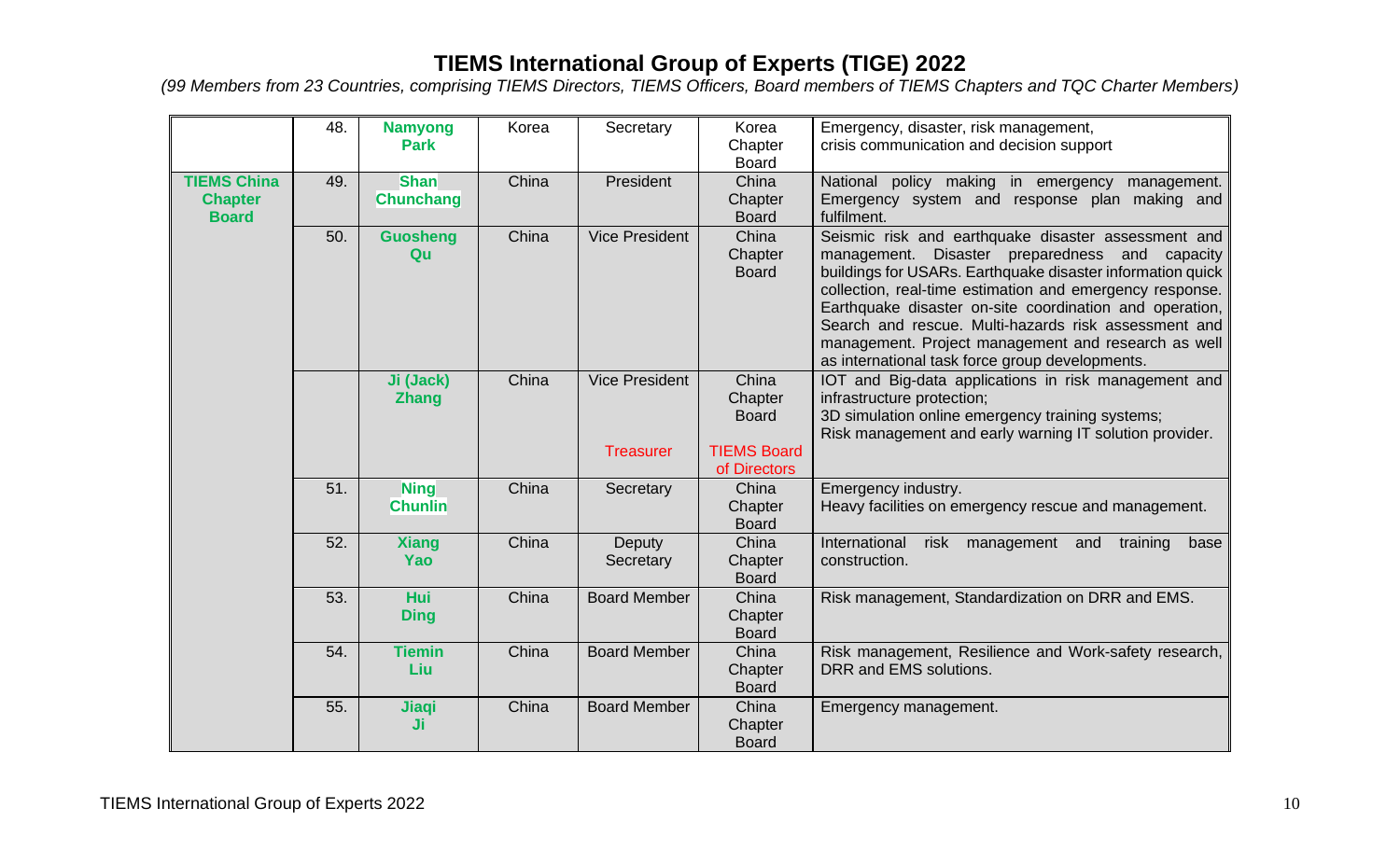|                                                      | 56. | <b>Jing</b>                     | China | <b>Vice President</b> | China<br>Chapter<br><b>Board</b> | Remote Sensing, GIS, and their applications in Emergency<br>Management. |
|------------------------------------------------------|-----|---------------------------------|-------|-----------------------|----------------------------------|-------------------------------------------------------------------------|
|                                                      | 57. | <b>Bin</b><br>Yang              | China | <b>Board Member</b>   | China<br>Chapter<br><b>Board</b> | <b>Emergency Industry</b><br>DRR and EMS solutions.                     |
|                                                      | 58. | <b>Weimin</b><br>Gui            | China | <b>Board Member</b>   | China<br>Chapter<br><b>Board</b> | Risk management, Emergency management.                                  |
|                                                      | 59. | <b>Huadong</b><br><b>Guo</b>    | China | <b>Board Member</b>   | China<br>Chapter<br><b>Board</b> | Emergency management.                                                   |
|                                                      | 60. | Lan<br><b>Xue</b>               | China | <b>Board Member</b>   | China<br>Chapter<br><b>Board</b> | Resilience and DRR and EMS<br>Risk management,<br>research.             |
|                                                      | 61. | Qiang<br><b>Zhang</b>           | China | <b>Board Member</b>   | China<br>Chapter<br><b>Board</b> | Risk management, Resilience and NGO EMS research,<br>DRR solutions.     |
|                                                      | 62. | <b>Chunlin</b><br>Liu           | China | <b>Board Member</b>   | China<br>Chapter<br><b>Board</b> | Risk management, Resilience research, DRR and EMS<br>solutions.         |
|                                                      | 63. | <b>Xiaoning</b><br><b>Zhang</b> | China | <b>Board Member</b>   | China<br>Chapter<br><b>Board</b> | Emergency management.                                                   |
|                                                      | 64. | <b>Guanghui</b><br>Yin          | China | <b>Board Member</b>   | China<br>Chapter<br><b>Board</b> | Earthquake management, EMS and DRR solutions.                           |
| <b>TIEMS Japan</b><br><b>Chapter</b><br><b>Board</b> | 65. | <b>Haruo</b><br><b>Hayashi</b>  | Japan | President             | Japan<br>Chapter<br><b>Board</b> | Disaster Psychology, Emergency Response and Recovery                    |
|                                                      | 66. | <b>Norio Maki</b>               | Japan | Secretary             | Japan<br>Chapter<br><b>Board</b> | Planning, Disaster Reduction, and Recovery                              |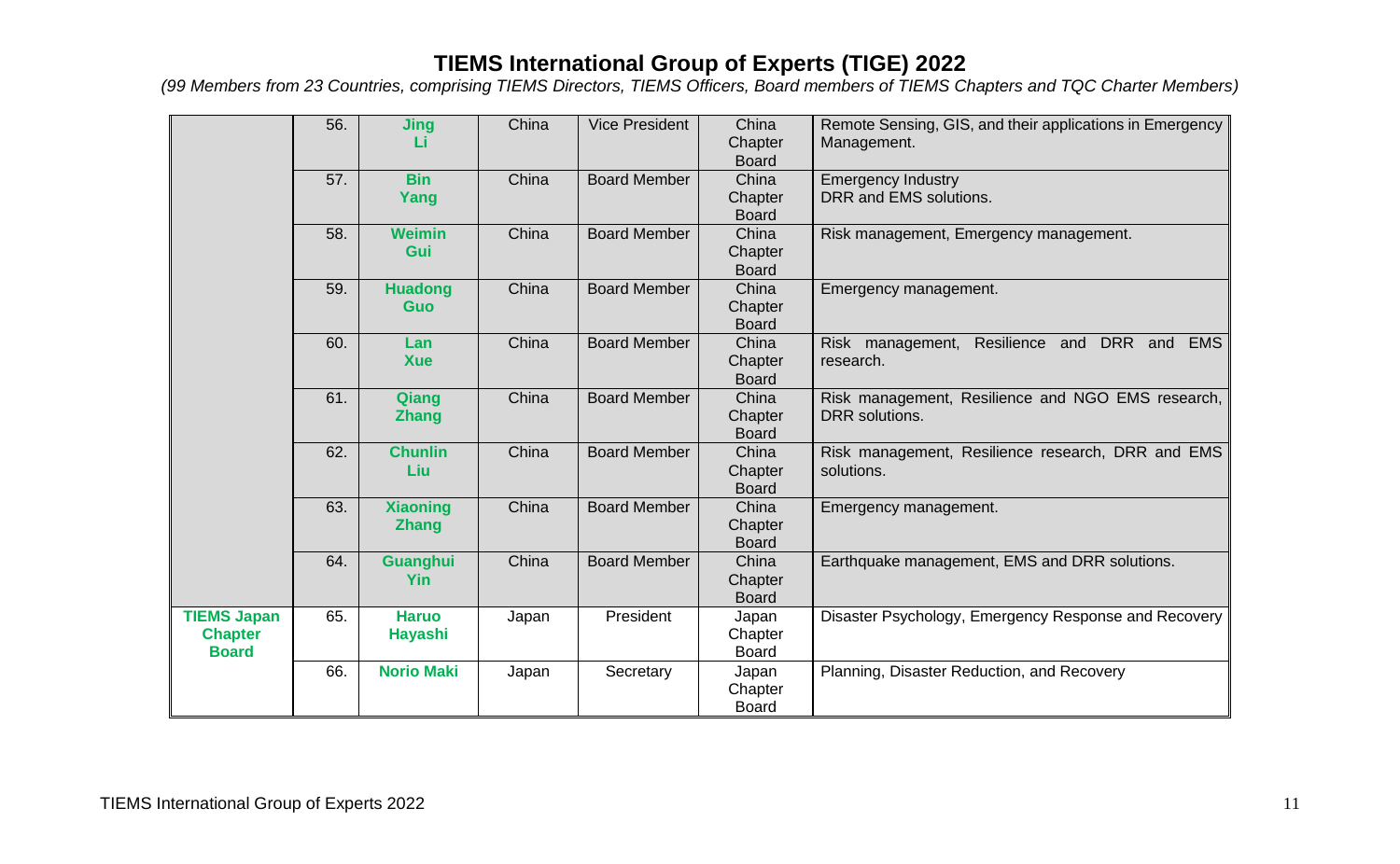|                                                                      | 67. | <b>Keiko</b><br><b>Tamura</b>       | Japan       | <b>Board Member</b>                                  | Japan<br>Chapter<br><b>Board</b>                                             | Disaster reduction for Person with Special Needs, Relief<br>Operation and Individual Recovery                                                                                                                                                                                                                                                                                                                                                                                                                                                                                             |
|----------------------------------------------------------------------|-----|-------------------------------------|-------------|------------------------------------------------------|------------------------------------------------------------------------------|-------------------------------------------------------------------------------------------------------------------------------------------------------------------------------------------------------------------------------------------------------------------------------------------------------------------------------------------------------------------------------------------------------------------------------------------------------------------------------------------------------------------------------------------------------------------------------------------|
|                                                                      | 68. | <b>Hidenori</b><br><b>Tanaka</b>    | Japan       | <b>Board Member</b>                                  | Japan<br>Chapter<br><b>Board</b>                                             | Disaster reduction planning, and Business continuity<br>management                                                                                                                                                                                                                                                                                                                                                                                                                                                                                                                        |
|                                                                      | 69. | <b>Munenari</b><br><b>Inoguchi</b>  | Japan       | <b>Board Member</b>                                  | Japan<br>Chapter<br><b>Board</b>                                             | ICT for disaster management, individual recovery                                                                                                                                                                                                                                                                                                                                                                                                                                                                                                                                          |
| <b>TIEMS</b><br><b>Philippines</b><br><b>Chapter</b><br><b>Board</b> | 70. | <b>Jaime</b><br><b>Almora</b>       | Philippines | <b>Vice President</b>                                | Philippines<br>Chapter<br><b>Board</b>                                       | Level 1 Hospital owner & Medical Director, Surgeon, Vice<br>Philippine<br>Hospital Association (PHA),<br>President,<br>Chairman, Committee on Disaster Preparedness &<br>Response PHA, President, Philippine College of Surgeon<br>NE Luzon Chapter, Founder, Regional Emergency<br>Assistance Communications Team (REACT), Chairman,<br>Committee on New & Emerging Diseases, Founder, Mutual<br>Assistance Agreement, Best in Business Excellence &<br>Farmer Scientist for Hybrid Rice Seed Production Award,<br>Agriculture, Forestry & Natural Resources Research and<br>Development |
|                                                                      |     | Ramil "Mel"<br><b>Caboil</b>        | Philippines | President<br>Regional<br><b>Director for</b><br>Asia | Philippines<br>Chapter<br><b>Board</b><br><b>TIEMS Board</b><br>of Directors |                                                                                                                                                                                                                                                                                                                                                                                                                                                                                                                                                                                           |
|                                                                      | 71. | <b>Elinor Grace</b><br><b>Andam</b> | Philippines | <b>Board Member</b>                                  | Philippines<br>Chapter<br><b>Board</b>                                       | Business Continuity & Information Security, Management<br>System practice in Information & Communications<br>Technology, Real Estate Developer, Certified in Quality<br>Management System ISO 9001, Information Security<br>Management System ISO 27001, Business Continuity<br>Management System ISO 22301, Environmental<br>Management System ISO 14001 & Associate Business<br><b>Continuity Professional (ABCP).</b>                                                                                                                                                                  |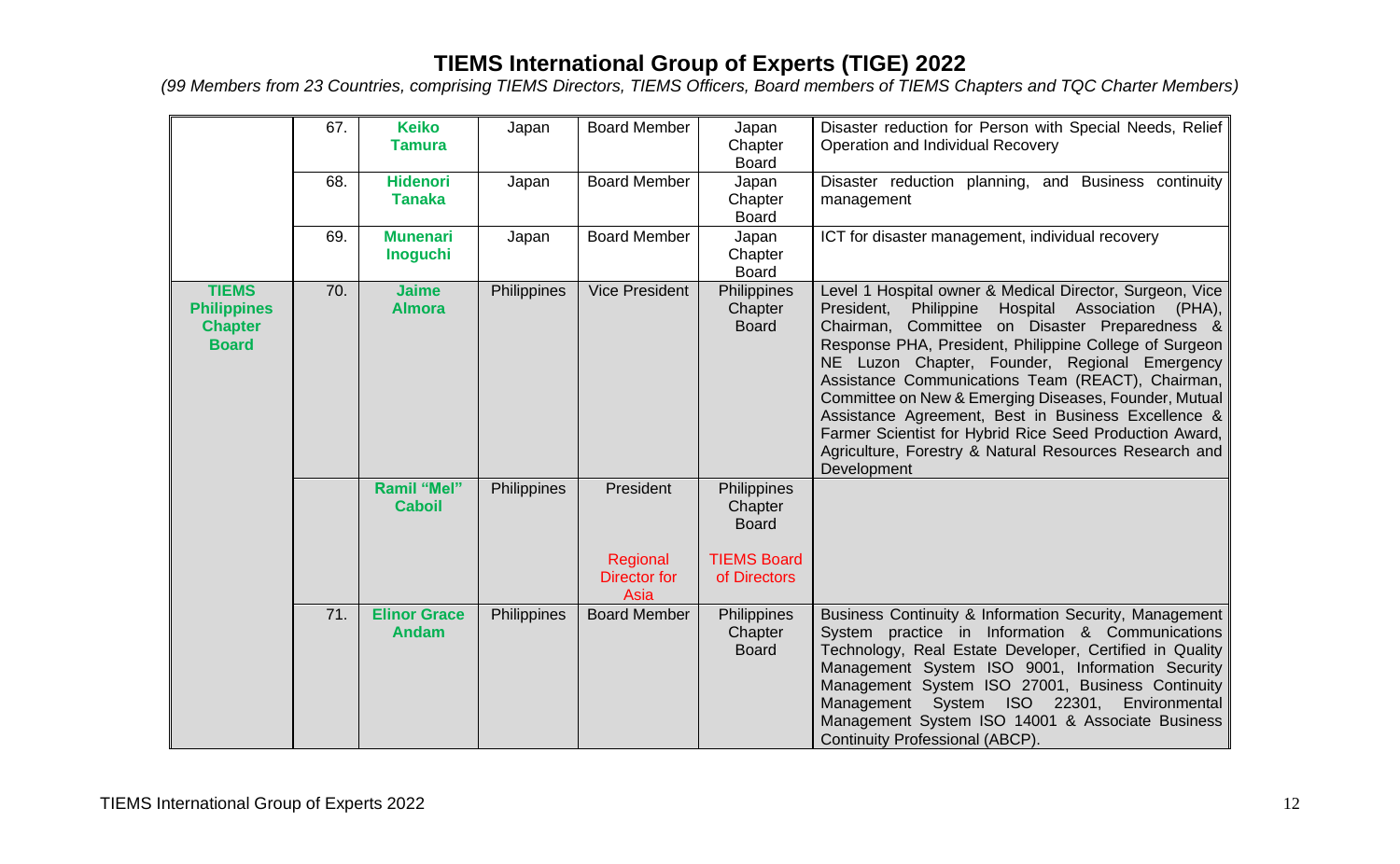| 72. | <b>Marcelia</b><br><b>Antonio</b>               | Philippines | Secretary             | Philippines<br>Chapter<br><b>Board</b> | Fire Inspector, Chief Research and Academic Affairs<br>Division of National Fire Training Institute, Dean & project<br>Coordinator of Master in Crisis & Disaster Risk<br>Management Program of the Philippine Public Safety<br>College, Training Coordinator for the Community Based<br>Disaster Risk Reduction Management of the Department of<br>Interior & Local Government, RN with Master in Public<br>Administration, Civil Service Commission Pag-asa Award,<br>The Netherlands, Model Employee of the Year in Officer<br>Category, International instructor under the Program of<br>Enhancement for Emergency Response (PEER) National<br>Society for Eathquake Technology (NSET) of USAID. |
|-----|-------------------------------------------------|-------------|-----------------------|----------------------------------------|------------------------------------------------------------------------------------------------------------------------------------------------------------------------------------------------------------------------------------------------------------------------------------------------------------------------------------------------------------------------------------------------------------------------------------------------------------------------------------------------------------------------------------------------------------------------------------------------------------------------------------------------------------------------------------------------------|
| 73. | <b>Ricardo De</b><br>Leon                       | Philippines | <b>Vice President</b> | Philippines<br>Chapter<br><b>Board</b> | Philippine Military Academy graduate, General (ret),<br>President of Philippine Public Safety College for Philippine<br>National Police, Bureau of Fire Protection & Bureau of Jail<br>Management & Penilogy, Former Executive Vice President<br>of Centro Escolar University & President of Mindanao State<br>University.                                                                                                                                                                                                                                                                                                                                                                           |
| 74. | <b>Judith</b><br>Geronga-<br><b>Dolot</b>       | Philippines | Treasurer             | Philippines<br>Chapter<br><b>Board</b> | Deputy Director & Assistant Executive Officer, Incident<br>Management Team, Bangko Sentral ng Pilipinas, Asia<br>Pacific Center for Security Studies, Honolulu, Hawaii,<br><b>Advanced Security Cooperation</b><br>Integration of BSP Security Units,<br>Fellow's Project:<br>National Defense College of the Philippines, Master in<br>National Security Administration (Bronze Medalist: Best<br>Thesis Award).                                                                                                                                                                                                                                                                                    |
| 75. | <b>Roberto</b><br><b>Genave</b>                 | Philippines | <b>Board Member</b>   | Philippines<br>Chapter<br><b>Board</b> | Director, National Fire Training Institute, Engineering<br>Degree. Philippine National Police Academy Cadet, Senior<br>Inspector & Superintendent                                                                                                                                                                                                                                                                                                                                                                                                                                                                                                                                                    |
| 76. | <b>Ricardo</b><br><b>Jalad</b>                  | Philippines | Consultant            | Philippines<br>Chapter<br><b>Board</b> | Undersecretary of Office of Civil Defense, Executive<br>Director of the National Disaster Reduction and<br>Management Council (NDRRMC)                                                                                                                                                                                                                                                                                                                                                                                                                                                                                                                                                               |
| 77. | <b>Maria</b><br><b>Lourdes</b><br><b>Otayza</b> | Philippines | <b>Board Member</b>   | Philippines<br>Chapter<br><b>Board</b> | Physician,<br>Board<br>of Director,<br>Philippine<br>Hospital<br>Association (PHA), Medical Center II,<br><b>Disaster</b><br>Preparedness & Response Committee, PHA, International                                                                                                                                                                                                                                                                                                                                                                                                                                                                                                                   |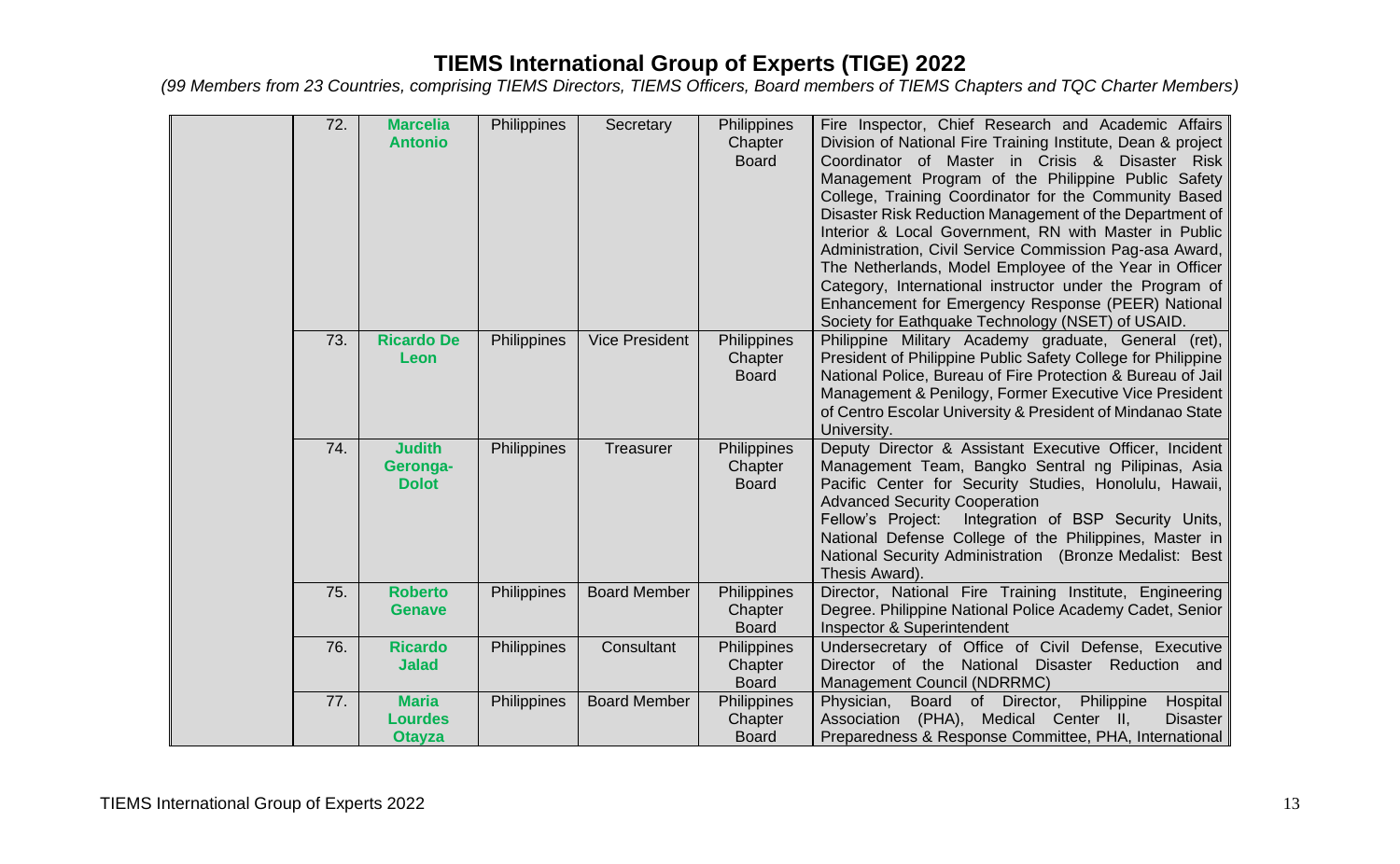|     |                                     |             |                       |                                        | Hospital Federation Presenter in Illinois, , South Africa and<br>Washington DC, Chairman, Research Agenda Committee,<br>Association of Health Administration, Public Health<br>Association, Founder & Board of Trustee Salun-at<br>Foundation.                                                                                                                                                                                                                                                                                                                                                                                                                                                                                                                                                                                                                                                                                                                     |
|-----|-------------------------------------|-------------|-----------------------|----------------------------------------|--------------------------------------------------------------------------------------------------------------------------------------------------------------------------------------------------------------------------------------------------------------------------------------------------------------------------------------------------------------------------------------------------------------------------------------------------------------------------------------------------------------------------------------------------------------------------------------------------------------------------------------------------------------------------------------------------------------------------------------------------------------------------------------------------------------------------------------------------------------------------------------------------------------------------------------------------------------------|
| 78. | <b>Joey Sarte</b><br><b>Salceda</b> | Philippines | Consultant            | Philippines<br>Chapter<br><b>Board</b> | Congressman, Representative from 2 <sup>nd</sup> District of Albay,<br>Senior Vice Chairman of the House Committees on Ways<br>and Means, Economic Affairs and Local Government,<br>House Committee on Appropriations & House of Special<br>Committee on Climate Change, Chairperson of the<br>Department of national Defense Multi-Sector Advisory<br>Council, His district has been judged by the DILG as the<br>Best Province in Local Governance ranked #1, It's Disaster<br>Management body, Albay Public Safety & Emergency<br>Management Office is a pioneer in Asia, & Best Disaster<br>Risk Reduction & Management Council, Member of the<br>Board of the Green Climate Fund, First Senior Global<br>Champion on Disaster Risk Reduction and Climate Change<br>Adaptation by the United Nations International. Strategy for<br>Disaster Reduction, established the Climate Change<br>Academy, Green Economist, Best Analyst for Swiss bank<br>Corporation |
| 79. | <b>Renato Umali</b><br>Solidum Jr.  | Philippines | <b>Vice President</b> | Philippines<br>Chapter<br><b>Board</b> | Undersecretary for the Department of Science and<br>Technology, Disaster Imagination, Director of Philippine<br>Institute of Volcanology & Seismology.                                                                                                                                                                                                                                                                                                                                                                                                                                                                                                                                                                                                                                                                                                                                                                                                             |
| 80. | <b>Elizabeth</b><br><b>Cortez</b>   | Philippines | <b>Board Member</b>   | Philippines<br>Chapter<br><b>Board</b> | Professor<br><b>UST CN International Affairs</b>                                                                                                                                                                                                                                                                                                                                                                                                                                                                                                                                                                                                                                                                                                                                                                                                                                                                                                                   |
| 81. | <b>Kathleen</b><br><b>Chan</b>      | Philippines | <b>Board Member</b>   | Philippines<br>Chapter<br><b>Board</b> | Professor<br><b>UST CN Incident Command</b>                                                                                                                                                                                                                                                                                                                                                                                                                                                                                                                                                                                                                                                                                                                                                                                                                                                                                                                        |
| 82. | <b>Genecar Pe</b><br><b>Benito</b>  | Philippines | <b>Board Member</b>   | Philippines<br>Chapter<br><b>Board</b> | Professor<br><b>UST CN Internal Affairs</b>                                                                                                                                                                                                                                                                                                                                                                                                                                                                                                                                                                                                                                                                                                                                                                                                                                                                                                                        |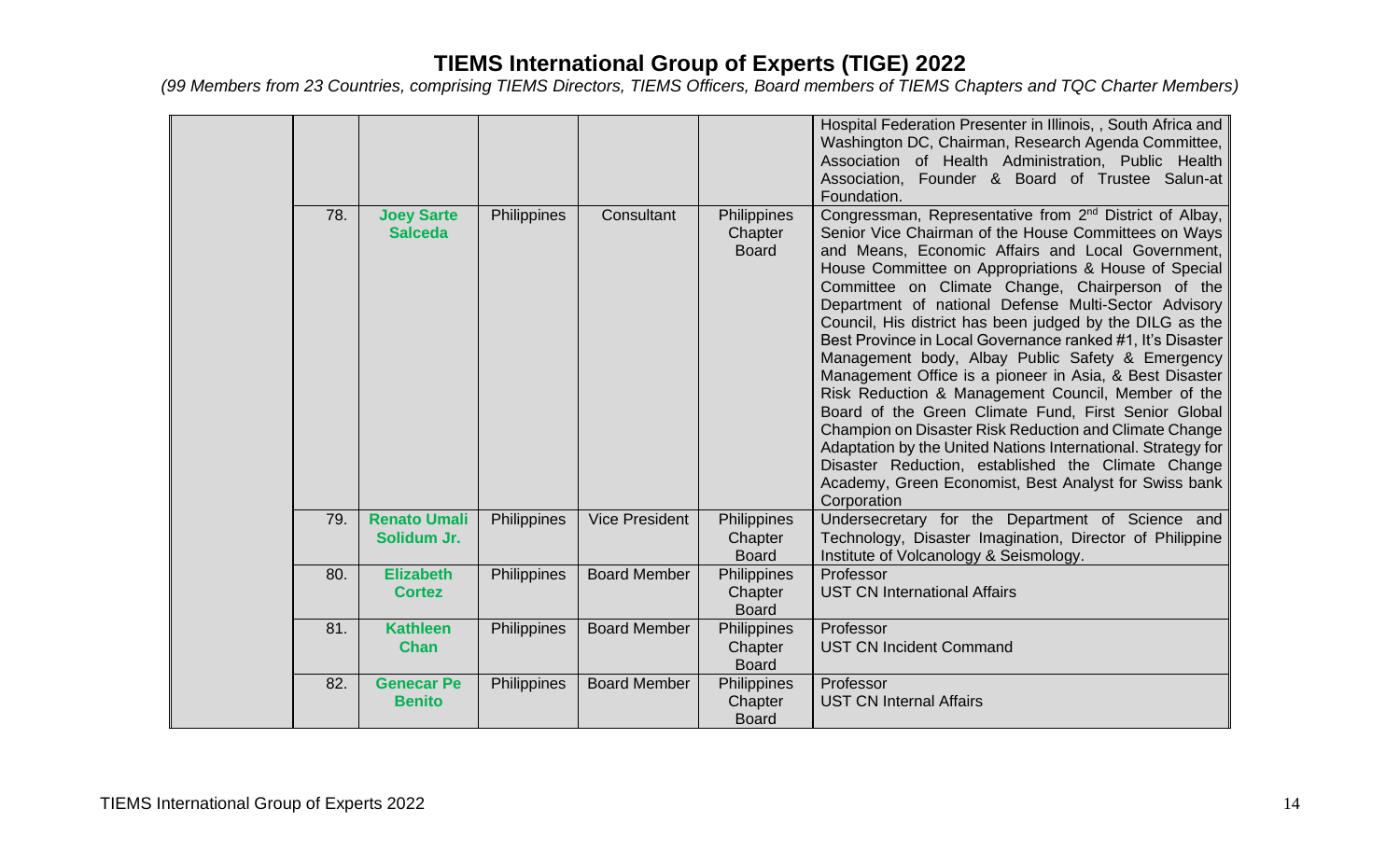| <b>TIEMS South</b><br><b>Africa Chapter</b><br><b>Board</b> |     | Roman<br><b>Tandlich</b>              | South Africa | President                                                                      | South Africa<br>Chapter<br><b>Board</b>         | Professor Faculty of<br>Pharmacy,<br>Rhodes<br>Associate<br>University              |
|-------------------------------------------------------------|-----|---------------------------------------|--------------|--------------------------------------------------------------------------------|-------------------------------------------------|-------------------------------------------------------------------------------------|
|                                                             |     |                                       |              | Regional<br><b>Director for</b><br>Asia                                        | <b>TIEMS Board</b><br>of Directors              |                                                                                     |
|                                                             | 83. | <b>Carol Allers</b>                   | South Africa | South Africa<br>membership<br>engagement                                       | South Africa<br>Chapter<br><b>Board</b>         | <b>Crisis Communication Specialist</b>                                              |
|                                                             | 84. | <b>Siviwe</b><br><b>Shwababa</b>      | South Africa | South Africa<br>Research<br>Activities                                         | South Africa<br>Chapter<br><b>Board</b>         | DMISA members and specialist in land use and fire disaster<br>management with DRDLN |
|                                                             | 85. | <b>Richard K.</b><br><b>Laubscher</b> | South Africa | South Africa<br>promotion and<br>business<br>engagement<br>and fund<br>raising | South Africa<br>Chapter<br><b>Board</b>         | Business continuity, WASH, Research                                                 |
|                                                             | 86. | Des M. Pyle                           | South Africa | Professional<br>activities                                                     | South Africa<br>Chapter<br><b>Board</b>         | Rapid<br><b>Disaster</b><br>Risk<br>Climatology,<br>Assessment and<br>Research      |
| <b>TIEMS France</b><br><b>Chapter</b><br><b>Board</b>       |     | <b>Christian</b><br><b>Sommade</b>    | France       | President                                                                      | France<br>Chapter<br><b>Board</b>               | <b>General Delegate of Resilience France</b>                                        |
|                                                             |     |                                       |              | <b>TIEMS Host</b><br>for TIEMS<br>2020 Annual                                  | <b>TIEMS</b><br><b>Advisory</b><br><b>Board</b> |                                                                                     |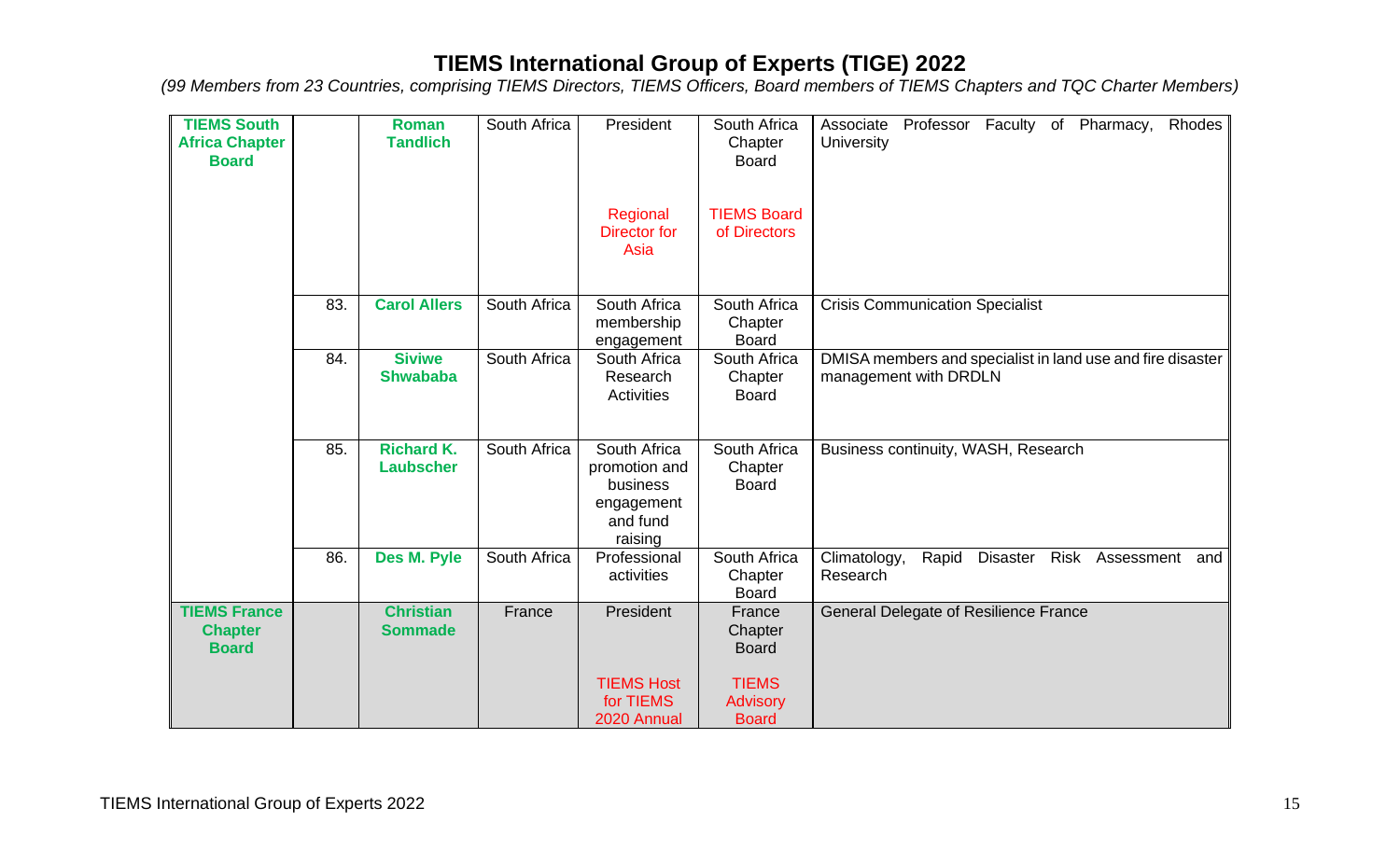|                                                                                |     |                                    |           | Conference in<br>France                                                                      |                                                                            |                                                                                                                                                                                                                                                                            |
|--------------------------------------------------------------------------------|-----|------------------------------------|-----------|----------------------------------------------------------------------------------------------|----------------------------------------------------------------------------|----------------------------------------------------------------------------------------------------------------------------------------------------------------------------------------------------------------------------------------------------------------------------|
|                                                                                | 87. | <b>Eric</b><br><b>Rodriguez</b>    | France    | <b>Board Member</b>                                                                          | France<br>Chapter<br><b>Board</b>                                          | <b>CBRNe</b><br><b>Robotics</b><br>Crisis management, Prevention and preparedness<br>Disaster aerial support                                                                                                                                                               |
|                                                                                | 88. | <b>Gilles</b><br><b>Helschger</b>  | France    | <b>Board Member</b>                                                                          | France<br>Chapter<br><b>Board</b>                                          | Crisis management, Prevention and<br>preparedness,<br>Resilience assessment, Disaster modelling, Process<br>safety; Disaster management; Public health issues<br><b>Technological accident</b><br>Major technological risks mitigation                                     |
|                                                                                | 89. | <b>Gilles</b><br><b>Dusserre</b>   | France    | <b>Board Member</b>                                                                          | France<br>Chapter<br><b>Board</b>                                          | Crisis management, Prevention<br>and<br>preparedness,<br>Resilience assessment, Disaster modelling, Process<br>safety; Disaster management; Public health issues                                                                                                           |
|                                                                                |     | <b>Jean-Paul</b><br><b>Monet</b>   | France    | <b>Board Member</b><br>Regional<br>Director for<br>Europe                                    | France<br>Chapter<br><b>Board</b><br><b>TIEMS Board</b><br>of Directors    | Incident command<br><b>CBRNe</b><br><b>Robotics</b><br>Industrial risks<br><b>Forest and Bushfires</b><br>Disaster aerial support                                                                                                                                          |
| <b>TIEMS</b><br><b>Australia</b><br><b>Chapter</b><br>(Under<br>establishment) |     | <b>Desiree</b><br><b>Beekharry</b> | Australia | <b>Board Member</b><br>Regional<br><b>Director</b><br>Australia, New<br>Zealand &<br>Oceania | Australia<br>Chapter<br><b>Board</b><br><b>TIEMS Board</b><br>of Directors | Program & Project Management<br>Risk in Emergency Management<br><b>Disaster Management</b><br>Agile post-disaster project management<br>Resource planning<br>Governance<br>Grants/Proposal writer and assessor EM sector<br>Stakeholder Management<br>Workshop facilitator |
|                                                                                | 90. | <b>Min</b><br><b>Ding</b>          | Australia | Secretary                                                                                    | Australia<br>Chapter<br><b>Board</b>                                       | Trauma research fellow, Trauma (nursing) education<br>evaluation                                                                                                                                                                                                           |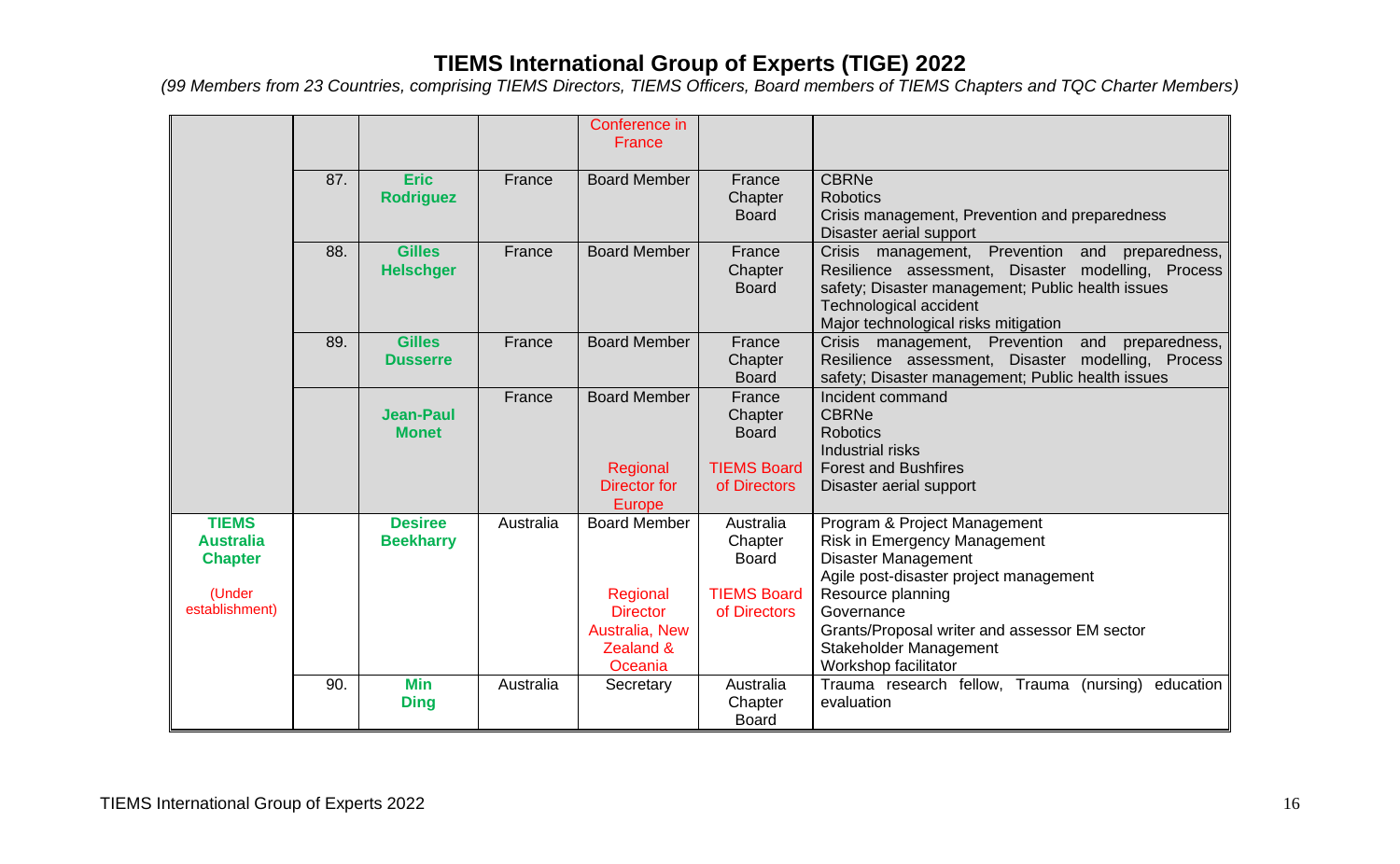|                | 91. | <b>Russell</b>       | Australia  | <b>Board Member</b> | Australia            | Planning at National, state government and local levels.         |
|----------------|-----|----------------------|------------|---------------------|----------------------|------------------------------------------------------------------|
|                |     | <b>Dippy</b>         |            |                     | Chapter              | Government emergency management policy development.              |
|                |     |                      |            |                     | <b>Board</b>         | Prevention, Mitigation, Response and Recovery planning           |
|                |     |                      |            |                     |                      | and operations                                                   |
|                |     |                      |            |                     |                      | Management of whole of government response actions and           |
|                |     |                      |            |                     |                      | operations centres.                                              |
|                |     |                      |            |                     |                      | All hazards policy development.                                  |
|                | 92. | Jan                  | Australia  | <b>Board Member</b> | Australia            | General manager education in AMA, management, political          |
|                |     | <b>Norberger</b>     |            |                     | Chapter              | process & engagement, business analysis & management             |
|                |     |                      |            |                     | <b>Board</b>         | & staff education                                                |
|                | 93. | <b>Gerry</b>         | Australia  | <b>Board Member</b> | Australia            | Crisis Training specialist at The Drill Crisis Simulator, crisis |
|                |     | <b>McCusker</b>      |            |                     | Chapter              | simulation & communication education & management                |
|                |     |                      |            |                     | <b>Board</b>         |                                                                  |
|                | 94. | <b>Michael</b>       | Australia  | <b>Board Member</b> | Australia            | Emergency management, community service, advocacy                |
|                |     | <b>Morris</b>        |            |                     | Chapter              | and research specialist in fire and rescue NSW                   |
|                |     |                      |            |                     | <b>Board</b>         |                                                                  |
|                | 95. | <b>Brian</b>         | Australia  | <b>Board Member</b> | Australia            | Emergency management, Business continuity/resilience,            |
|                |     | <b>Holecek</b>       |            |                     | Chapter              | Exercise (scenario) management and facility management           |
|                |     |                      |            |                     | <b>Board</b>         |                                                                  |
|                | 96. | <b>Jiali (Kylie)</b> | Australia  | <b>Board Member</b> | Australia            | Epidemiologist, population health statistics analysis/report.    |
|                |     | Feng                 |            |                     | Chapter              | Queensland Health Research Institute                             |
|                |     |                      |            |                     | <b>Board</b>         |                                                                  |
| <b>TQC</b>     |     | <b>Desiree</b>       | Australia  | <b>TQC Charter</b>  | <b>TQC Certified</b> | Program & Project Management                                     |
| Charter        |     | <b>Beekharry</b>     |            | Member              |                      | Risk in Emergency Management                                     |
| (TQC Certified |     |                      |            |                     |                      | <b>Disaster Management</b>                                       |
| Experts)       |     |                      |            | Regional            | <b>TIEMS Board</b>   | Agile post-disaster project management                           |
|                |     |                      |            | <b>Director</b>     | of Directors         | Resource planning                                                |
|                |     |                      |            | Australia, New      |                      | Governance                                                       |
|                |     |                      |            | Zealand &           |                      | Grants/Proposal writer and assessor EM sector                    |
|                |     |                      |            | Oceania             |                      | Stakeholder Management                                           |
|                |     |                      |            |                     |                      | Workshop facilitator                                             |
|                | 97. | <b>Larry Porter</b>  | <b>USA</b> | <b>TQC Charter</b>  | <b>TQC Certified</b> | Dr. Porter is currently president of the Council for the         |
|                |     |                      |            | <b>Member</b>       |                      | Accreditation of Emergency Management & Homeland                 |
|                |     |                      |            |                     |                      | Security Education (CAEMHSE), an organization in                 |
|                |     |                      |            |                     |                      | existence for about 15 years that has established peer-          |